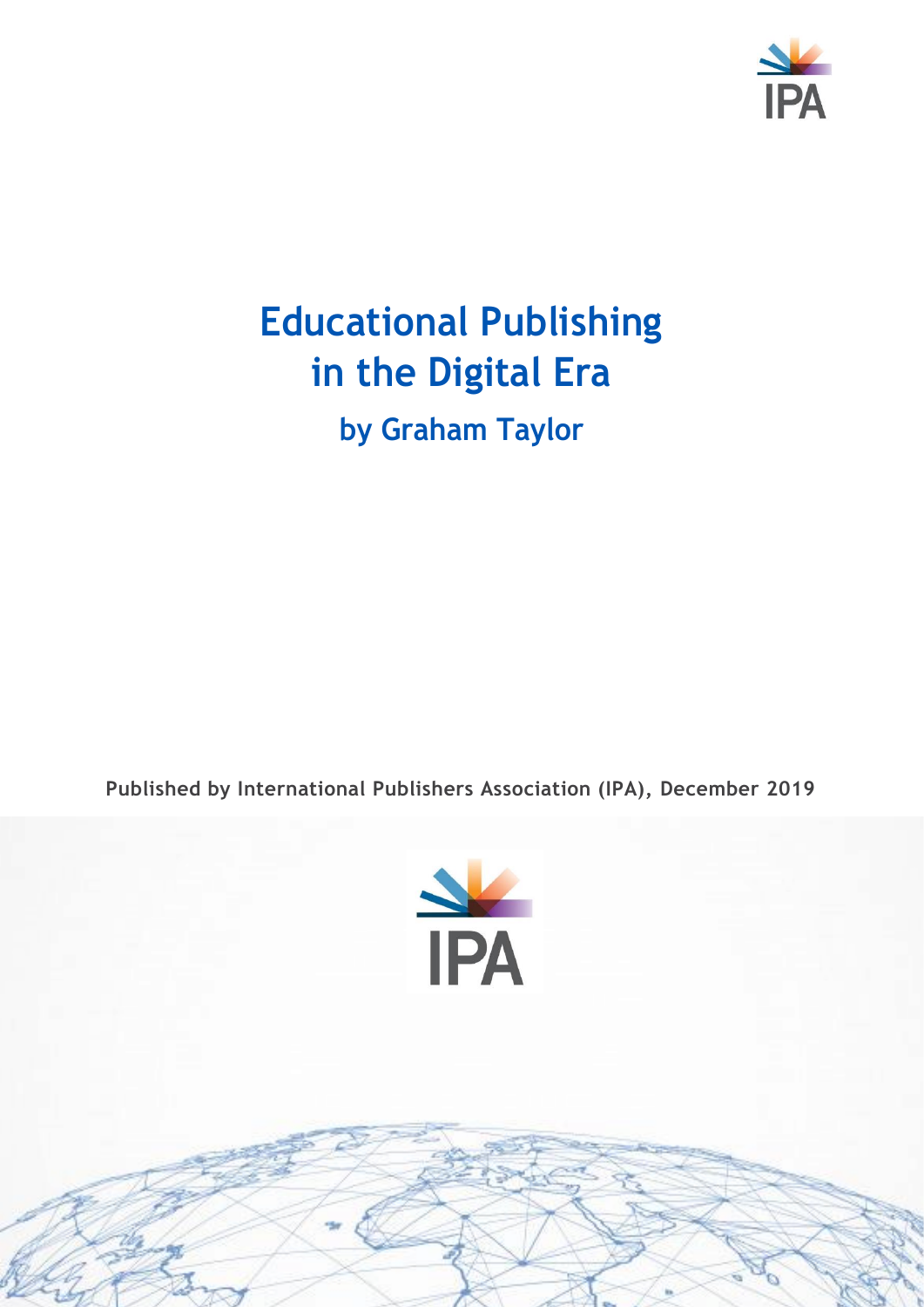

#### **Table of contents**

| 1. Introduction                                                         | 3  |
|-------------------------------------------------------------------------|----|
| 2. Specialist educational publishers work in a climate of collaboration | 3  |
| 2.1 The essential coordinating role of the publisher                    | 4  |
| 2.1.1 Examples of best practice - Successful collaborations             | 4  |
| 2.1.2 Examples of bad practice – Strategies worth avoiding              | 6  |
| 3. How the market operates – The road to digital transformation         | 7  |
| <b>Publishers and EdTech</b><br>3.1                                     | 8  |
| 4. Channels to market: The demand side                                  | 9  |
| Channels to market: Supply side methodologies and funding<br>4.1        | 9  |
| <b>5 Across national boundaries</b>                                     | 10 |
| 6. Channels to digital markets                                          | 12 |
| 7. Digital strategies and investment in EdTech                          | 13 |
| 8. Market conditions - What is needed                                   | 15 |
| 9. Collective licensing solutions                                       | 16 |
| <b>10. Conclusion</b>                                                   | 17 |

#### **Acknowledgements**

Edited by José Borghino and Anne Leer

This paper forms part of a broader overview of licensing across the publishing landscape. Forthcoming papers will be published in 2019 and early 2020. IPA is grateful for the valuable contributions from all those involved. A special thank you to the expert authors, IPA members, IFRRO, CMOs, the members of the advisory board and, last but not least, to Kopinor for their expertise and financial support which has made this possible.

#### **Members of the Advisory Board**

**Caroline Morgan**, Chief Executive, International Federation of Reproduction Rights Organisations (IFRRO) **Kristenn Einarsson**, Managing Director, Norwegian Publishers Association (NPA) **Hugo Setzer**, President, International Publishers Association (IPA) **Arne Vestbø**, Secretary General, Norwegian Non-Fiction Writers and Translators (NFFO)

#### © **International Publishers Association, 2019**

All data, copy and images are subject to copyright and may not be reproduced, transmitted or made available without permission from **IPA**.

Designed by **Iconic Media Solutions**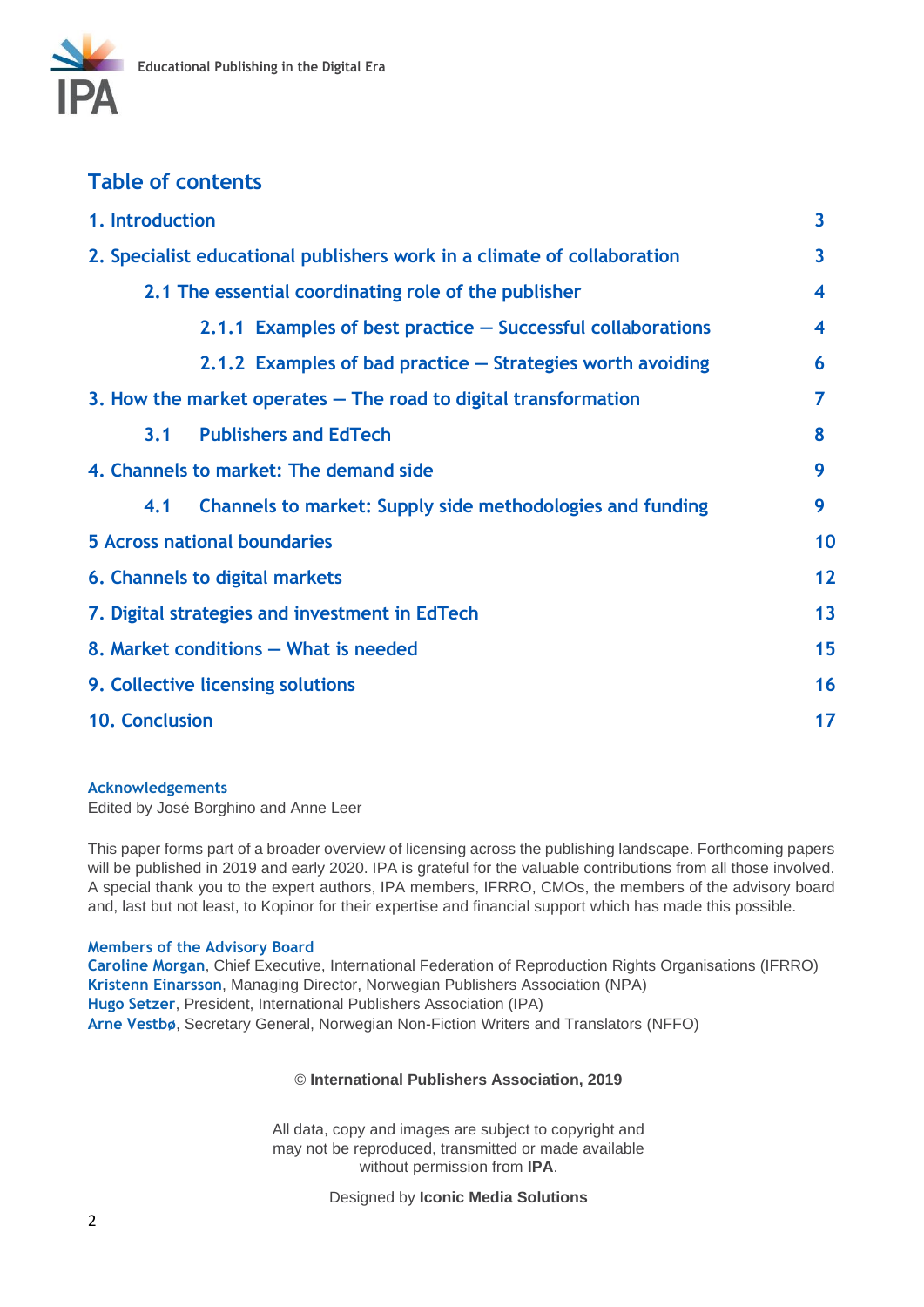

## **1. Introduction**

Successful educational publishing depends entirely on meeting precise curriculum needs at national level or below. Every country has its own local curriculum, its own language or languages of instruction, its own cultural heritage, and its own pedagogical traditions. More populous countries often operate a federated administration, with the curriculum devolved to regional, provincial, or state levels, requiring publishers to focus even more closely on a diversity of local needs. Much of the profusion of inadequate educational and instructional content now available around the world and on the Internet, in print or digital form, has not been created by specialist educational publishers and professional authors and has therefore *not* been crafted to be appropriate to these local needs. By contrast, *quality* educational content, which by definition, is closely adapted to these needs, requires expertise and investment from specialist educational publishers and their authors.

Teachers need to be able to choose from a market of 'mix and match' content solutions that align with the diversity of teaching styles, teaching experience, and digital technology involved in classrooms. A combination of formats, variously termed 'blended' or 'hybrid', needs to be made available by publishers so that teachers are enabled to teach as they prefer to teach. The challenge is to make high-quality content available in widely used, useful, and useable formats, always with an awareness of current trends in technology and teaching practice.

#### **2. Specialist educational publishers work in a climate of collaboration**

Publishers bring choice and diversity to the marketplace, as well as stimulus and support for innovation, and close collaborations between themselves and government agencies, teachers, and authors.

Governments can set standards and targets, their agencies can evolve appropriate curricula, but effective delivery in the classroom needs capable teachers, who in turn need trusted tools and carefully crafted content from specialist publishers and experienced authors to do the job. Publishers pick up where policymakers and governments leave off.

An unstructured archive of open source material (such as OERs<sup>1</sup>) may appear superficially to be attractive, potentially sufficient for all needs, and cost effective, but extensive experience<sup>2</sup> suggests that OER repositories, while widely used to add breadth and variety, do not constitute a sustainable solution for core mainstream educational content, particularly applied to specific K-12 curriculum needs. It is the availability of carefully crafted learning resources, aligned with local curricular, assessment, cultural, and pedagogic needs, which is crucial for the delivery of high-quality education.

<sup>1</sup> According to UNESCO: Open Educational Resources (OER) are teaching, learning and research materials in any medium — digital or otherwise — that reside in the public domain or have been released under an open license that permits no-cost access, use, adaptation and redistribution by others with no or limited restrictions. https://en.unesco.org/themes/building-knowledge-societies/oer

<sup>2</sup> Comment tends to be available on the use and impact of OERs in Higher Education and lifelong learning more than for specific K-12 curricula, but feedback suggests that significant hurdles remain associated with discoverability, quality control, selection and aggregation in line with user needs.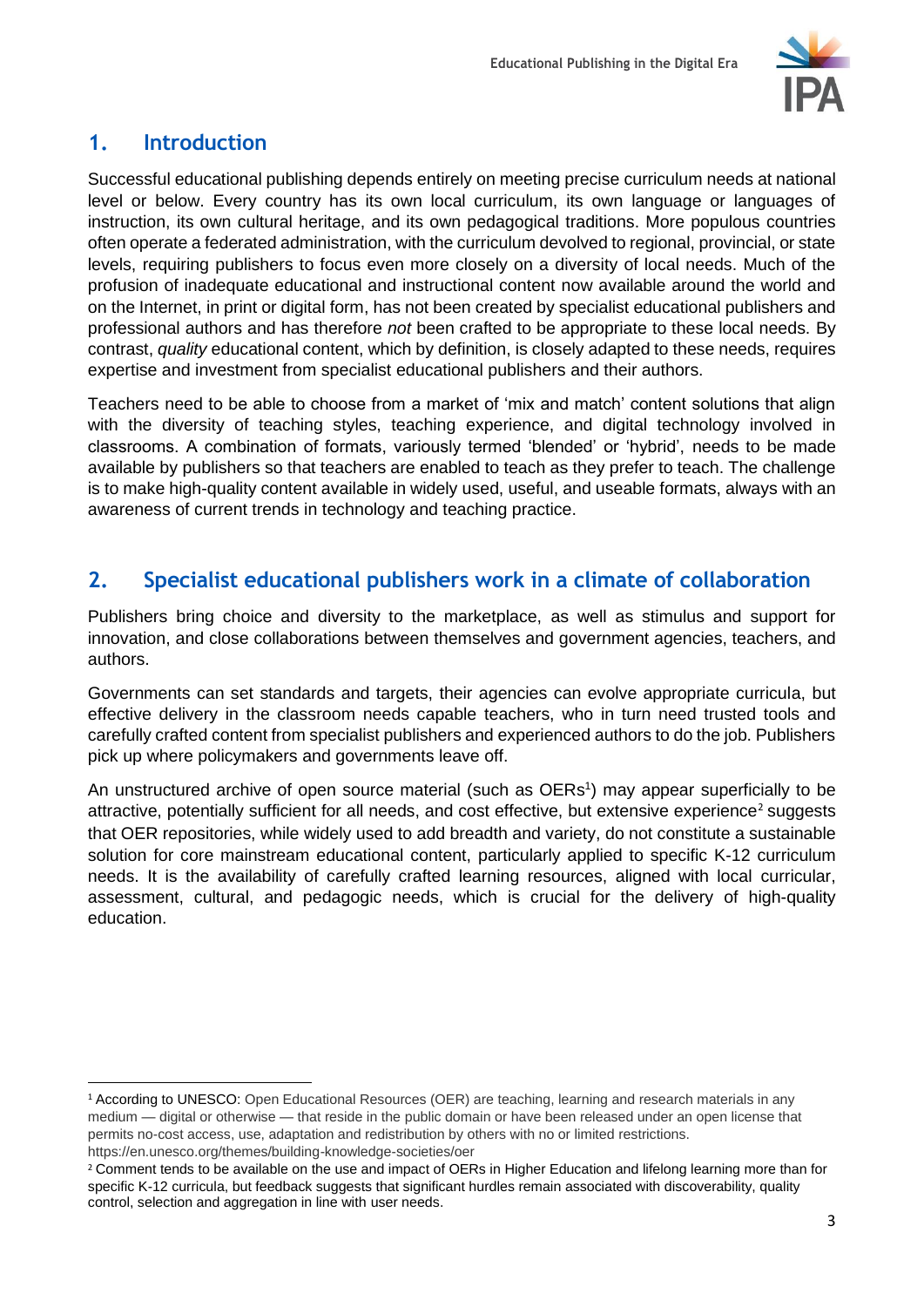

## **2.1 The essential coordinating role of the publisher**

The essence of successful publishing in any medium is taking an author's content to market. Publishers invest in intellectual property; they add value through services they fund, including editorial, design, production, branding, marketing, and distribution, all within the mission of delivering content that is in demand by readers. For educational content to be classified as 'high-quality content', this means 'fit for purpose', closely aligned to the specific needs of the local market, which can be national or regional. It is rarely possible to market and sell books and digital resources developed for one nation's curriculum into another country without extensive adaptation. So, specialist educational publishers generally only have one core market, and they succeed or fail within it. 'Closely aligned' in the sentence above means in line with: the curriculum (different in every country); the assessment system (different in every country); the pedagogical traditions and capabilities of local teachers; the pace of (ed) tech development; the language of instruction; the cultural context; and local social norms. For K-10 (4-16 year olds) especially, un-adapted so-called 'international' content is unlikely to meet these criteria or fulfil many of these local needs.

Publishers are investors and need to find sources of funding that can deliver a return on their investment. Publishers commission authors to craft content appropriate to market needs. Meeting those needs delivers a favourable return for users and for investors, thus stimulating more investment, more innovation, more choice and a healthy market for growth and development. Restricting choice, stunting innovation, deterring investment through single-text adoptions, state monopolies, or generally investing public funds on the **supply** (production) side, rather than on the **demand** (choice) side, which allows teachers to choose the resources appropriate to their needs, will inevitably lead to specialist educational publishers withdrawing from the market.

Publishers invest from success and experience, using funds derived from revenues accrued from current and previous ventures. Success funds success, so there is a virtuous circle here: by meeting the needs of teachers for resources appropriate to deliver the curriculum and by using technology that works, publishers succeed in a market, so that market gets stronger and provides a wider choice of more resources for more teachers to deliver the curriculum.

Publishers are also creditors of last resort to the supply chain. They are the risk takers, the entrepreneurs, the market makers. If publishers' projects fail, they pick up the costs. They fund the actors in the value chain that connects authors to readers: editors, designers, illustrators, tech providers, printers, agents, wholesalers, distributors and retailers. Publishers are media and tech neutral: what works, works. They do not leverage their own preferred technology solutions; instead most will work with partners to deliver solutions that align with the needs of teachers and their classrooms.

#### **2.1.1 Examples of best practice — Successful collaborations**

It is not uncommon for publishers to contribute their experience and expertise as partners in developing the curriculum itself, as well as being trusted by teachers to develop the resources they will need to deliver a curriculum. The fruits of successful collaborations can be seen in beneficial outcomes in many countries.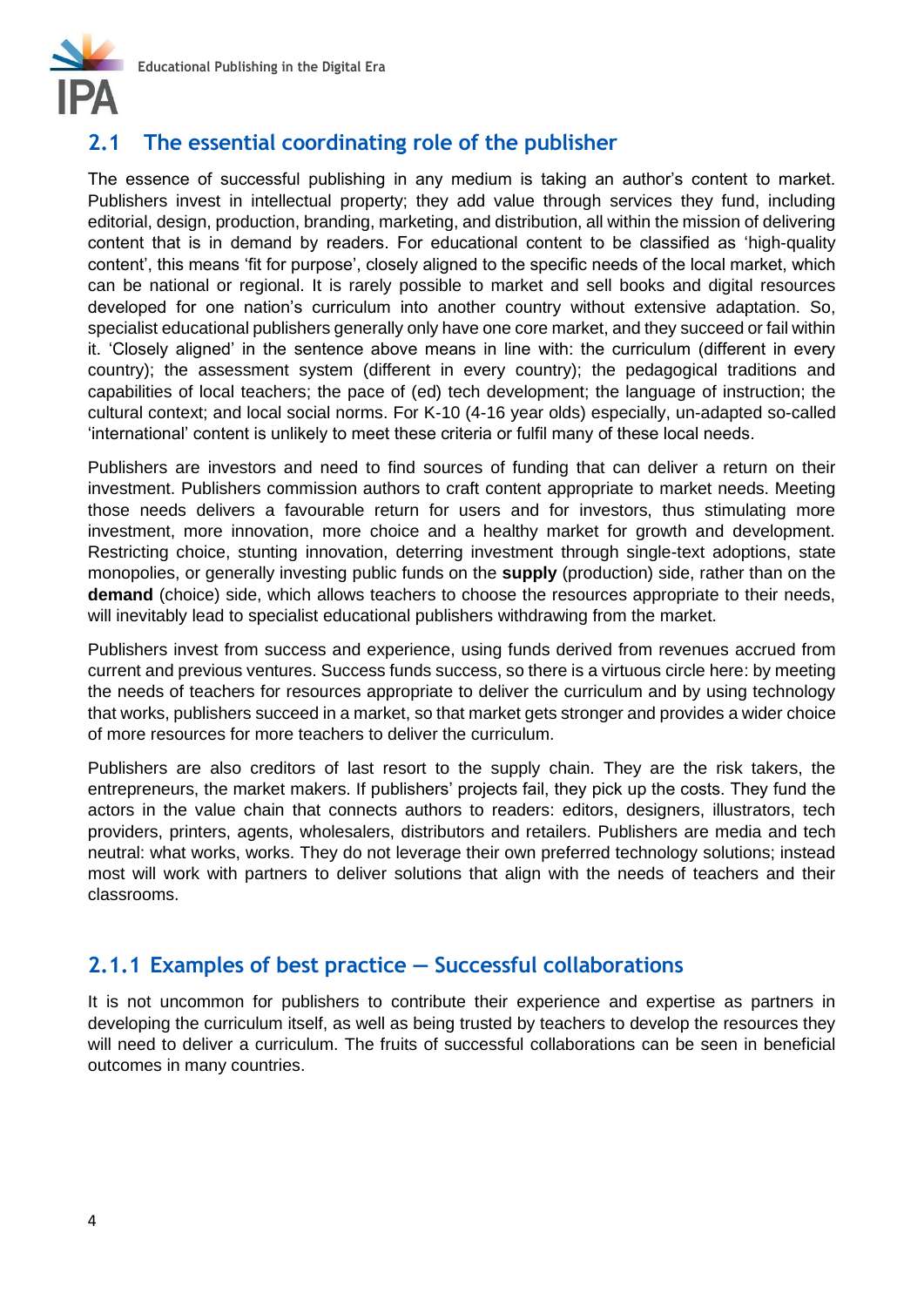

Here are some examples:

- **Finland** has one of the best performing educational systems in the world, as demonstrated consistently by high  $OECD/PISA<sup>3</sup>$  results. Apart from the quality and motivation of their teachers<sup>4</sup>, a strong factor is the faith that these teachers have in publishers to develop the resources they need at the right time. The Finnish Agency for Education works together with teachers and publishers in a climate of trust to develop the curriculum, and publishers then compete to develop resources and to invest in innovations from which teachers can select the best materials;
- **Singapore** is admired for its educational achievements. The Singaporean Ministry of Education sets the curriculum and publishers win contracts through a tendering process that rewards innovation. Publishers are invited to showcase and share their experience and expertise to develop new resources and formats;<sup>5</sup>
- **Kenya** has a nation-wide Digital Literacy Programme<sup>6</sup> in all primary schools, involving laptops and tablets pre-loaded with interactive digital content in key subjects funded by the Kenyan Ministry of Education. Publishers are encouraged to develop material according to objective standards for approval. The Programme involves 90,000 teachers, 1 million devices, 89% of primary schools and 20 Kenyan publishers;
- **Ghana** is set to become the first country in Africa to have a law on book development associated with a functional national book policy. The Ghana Book Development Agency recognises that the Ghanaian Ministry of Education needs to involve publishers to deliver quality education. A new curriculum for primary schools was introduced in April 2019, and the government will procure three textbooks per subject after evaluation by the National Council for Curriculum and Assessment;
- **Ivory Coast** has encouraged competition in its educational market by guaranteeing a choice of three textbooks per subject, made available to pupils for free. Textbooks are procured through a tender process for books that deliver the curriculum and the required pedagogical approach. The collaboration has resulted not only in more publishers investing, but growth in local publishers succeeding against international competition;
- **Germany** has 16 Länder or regional governments, each with their own curriculum, resulting in curricula comprising around 4,000 active subjects per year, changing at the rate of up to 15% per year. The system involves 43,000 schools, 700,000 teachers and 11 million students. Around 75 publishers and 30,000 authors produce about 8,000 new editions per year of approximately 40,000 titles in stock. The country operates on an approval system for new textbooks, which takes 3 to 8 months. Resourcing such a diverse system is only possible through close collaboration between publishers, authors, teachers, and the system of government approvals that ensures curriculum alignment and compliance with pedagogical standards;
- Hodder Education, a significant publisher of resources for UK and Caribbean schools, is best known in **The Bahamas** for the development, trialling and publishing of the primary mathematics resources for students and teachers, in partnership with the Bahamian Ministry

<sup>3</sup> Results of the PISA test in 2018 were published on 3 December 2019: http://www.oecd.org/pisa/publications/pisa-2018 results.htm

<sup>4</sup> Teachers in Finland are required to have a Masters degree: http://ncee.org/what-we-do/center-on-international-

education-benchmarking/top-performing-countries/finland-overview/finland-teacher-and-principal-quality/

<sup>5</sup> <https://www.moe.gov.sg/education/syllabuses/approved-textbook-list>

<sup>6</sup> [Digischool: the Digital Literacy Programme:](http://icta.go.ke/digischool/) http://icta.go.ke/digischool/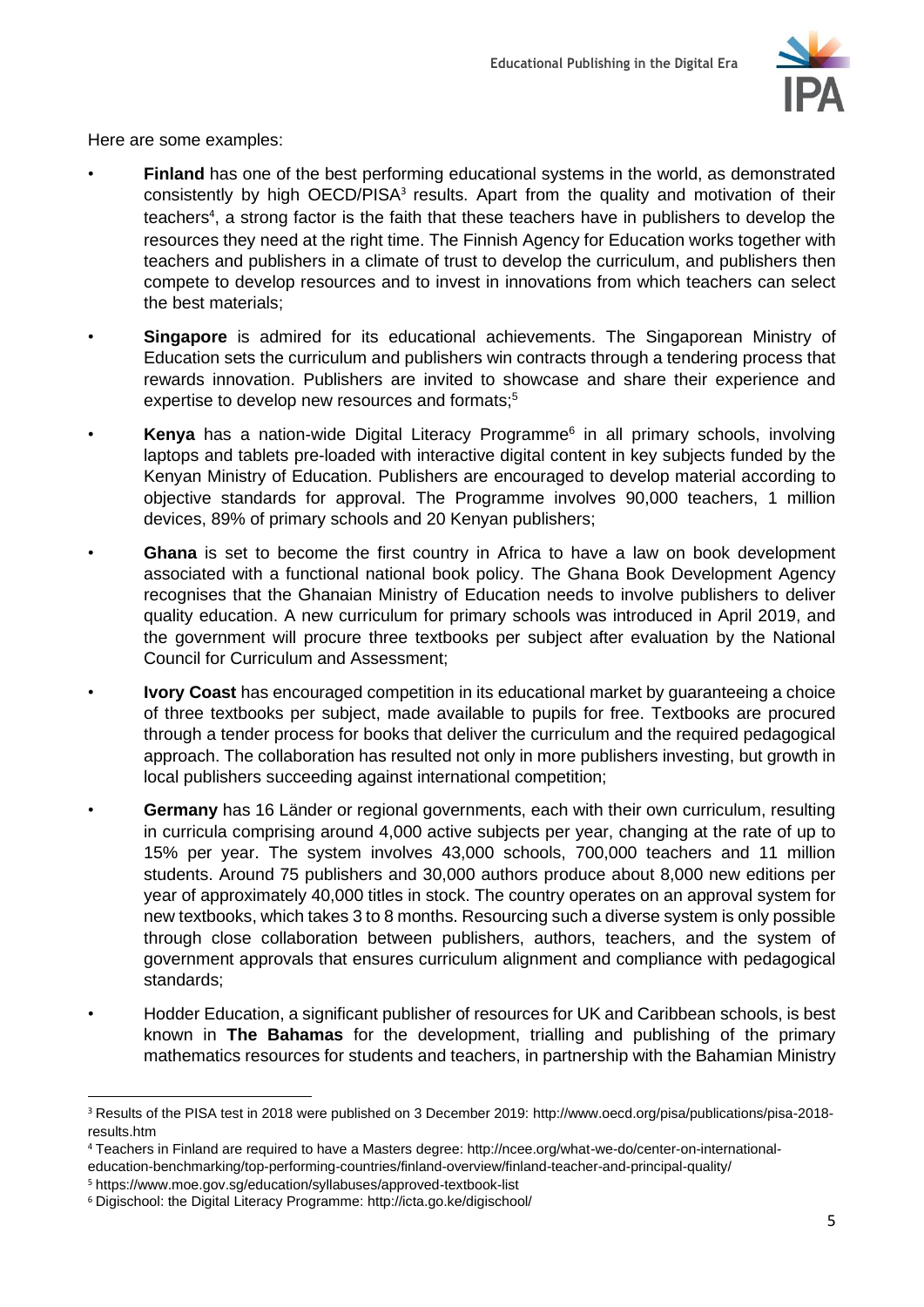

of Education, teachers and local and international subject experts. This has enabled a truly local resource with integrated Bahamian cultural examples matched to the Ministry's curriculum;

• Cambridge University Press has worked with the Ministry of Education in **Oman** since 2017 to support the successful implementation of maths and science Grades 1-8 reforms.<sup>7</sup> The work involves the translation into Arabic and complete contextualisation of the content, design, and illustration of Cambridge teaching and learning materials, so that they are fully Omani whilst reflecting international standards. Cambridge built a team across their Press and Assessment divisions to support the Ministry in ensuring that the curriculum materials and associated assessment, were the right fit for the Omani classroom context. Cambridge designed a training programme for teachers, which included bringing the original authors of the books over to Oman to support the teachers in understanding the theory and pedagogy behind their creation. They also recorded video interviews with the authors, in which the approach of the books could be described by those who wrote them, direct to those who would be teaching with them. The partnership with the Ministry has included capacity development with curriculum teams in the analysis and review of materials, so that efficient ways of working could be established. Finally, Cambridge supported the Ministry in their stakeholder engagement activity by designing and delivering a communication plan, preparing teachers, parents, and students for the new curriculum.

#### **2.1.2 Examples of bad practice — Strategies worth avoiding**

For publishers to operate — bringing choice, innovation, and collaboration with them — a funded secure primary market needs to be available to attract investment. If the primary market falls away, undermined by lack of funding, or legally enabled appropriations, or illegitimate downstream leakage of heavily invested digital resources through piracy, in time there will be no specialist content produced that is adapted for local needs. The creative engine will stall, and provision through collective licensing or dependence on exceptions will not be able to compensate.

Examples where this is happening include:

- **Canada**, where exceptions in national law enabling unremunerated use for educational purposes of significant appropriations from specialist educational content have undermined the primary market for locally published material;<sup>8</sup>
- **Republic of South Africa**, previously a vigorous and diverse market, where specialist educational publishers now increasingly have fewer opportunities to publish for mainstream education, undermined by state-funded self-publishing by the RSA Department for Basic Education delivering printed textbooks and free-to-use PDFs directly to schools. While the Copyright Amendment Bill currently awaiting presidential signature threatens to enable the unremunerated use of any content for educational purposes, thereby taking away the right of authors to earn their living.<sup>9</sup> Publishers will not and cannot license quality material into the market if such threats persist;

<sup>7</sup> <https://www.omanobserver.om/education-ministry-cambridge-sign-pact/>

<sup>8</sup> [https://www.accesscopyright.ca/media/announcements/access-copyright-statement-regarding-standing-committee-on](https://www.accesscopyright.ca/media/announcements/access-copyright-statement-regarding-standing-committee-on-industry-science-and-technology-s-copyright-act-review-report/)[industry-science-and-technology-s-copyright-act-review-report/](https://www.accesscopyright.ca/media/announcements/access-copyright-statement-regarding-standing-committee-on-industry-science-and-technology-s-copyright-act-review-report/)

<sup>9</sup> <https://www.pressreader.com/south-africa/citypress/20181111/282415580307574>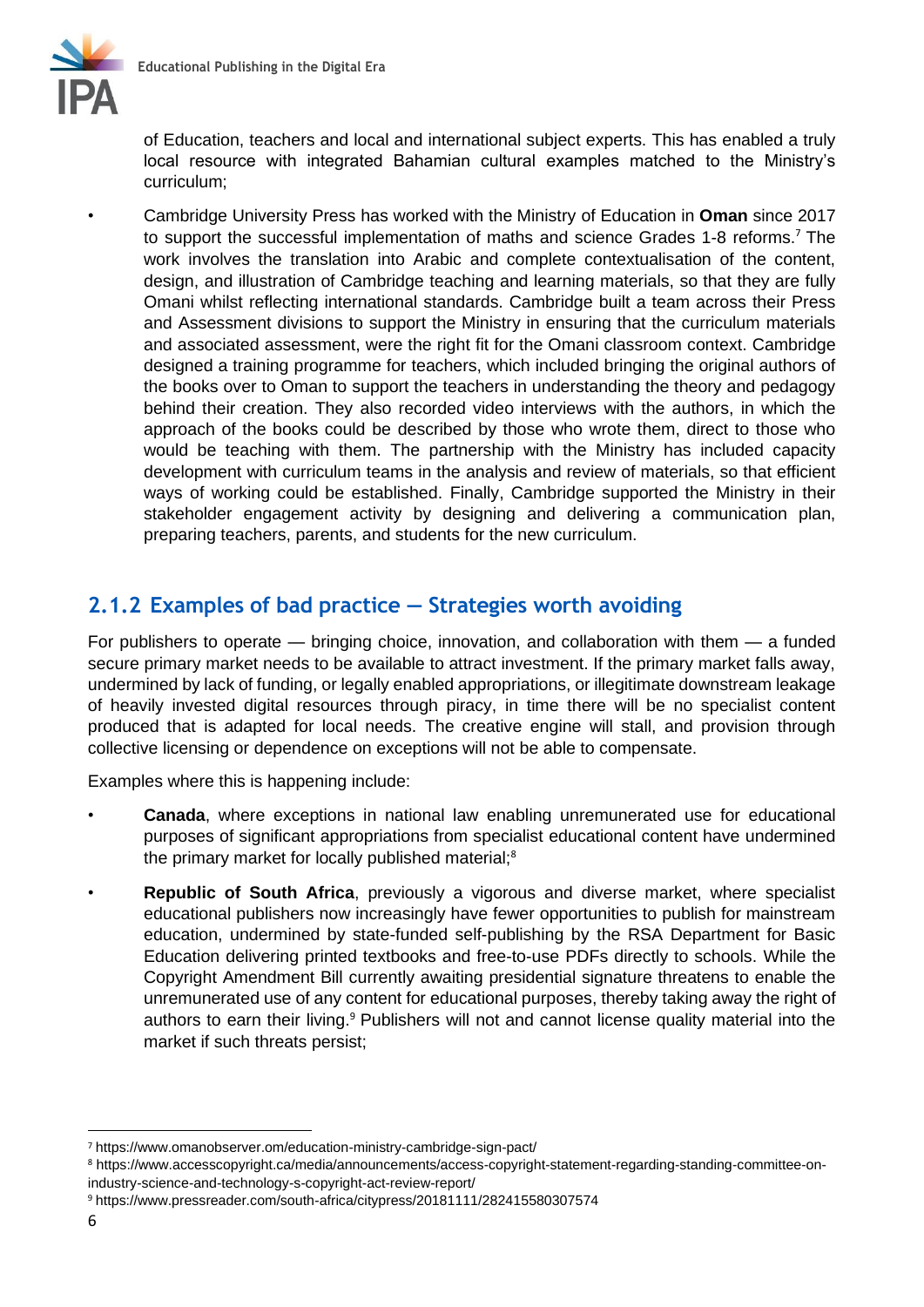

• **Hungary**, where government policy has completely undermined the primary market for specialist educational publishers.<sup>10</sup> State institutions control accreditations and operate licences for the exclusive supply of content to schools, thereby making it virtually impossible for independent educational publishers to stay in the market for mainstream curriculum material. Choice, innovation and quality are already suffering.

High-quality educational content means that it is closely aligned with local needs: language, curriculum, culture, and pedagogic capabilities. Crafting such content requires skill, experience, knowledge and investment. Most successful, durable and widely used educational content is specifically tailored to national, state, regional or provincial needs. Therefore, the educational content has little market potential in other jurisdictions, even between states in a federation, as applies in Spain, Germany or USA. To take away that market, the *only* market for most specialist educational publishers, through overly broad or uncompensated exceptions is devastating, and inevitably means that publishers will be forced to withdraw from the market, leaving schools, teachers, and students dependent on state-funded provisions, which are often of poor quality and with short longevity, or on material developed for other circumstances and or jurisdictions. Such strategies can also fuel social inequalities, with better-off parents and schools motivated by their dissatisfactions to source higherquality textbooks and learning resources from specialist private publishers in a market unavailable to mainstream schools.

# **3. How the market operates — The road to digital transformation**

The physical means for publishers to deliver their content are now very diverse and continue to evolve as tech innovations open up new channels to market or change the power structure within existing channels.

For 600 years, publishing — which invests in and adds value to intellectual property, and which evolved from printing as a means to feed the machines and grow output — has delivered product to market and connected authors to readers by means of the physical book. Despite the welcome arrival over the last forty years of eBooks, websites, platforms and a plethora of interactive material, for many reading situations, including in the classroom, the seminar room, and for private study, the physical book remains the medium of choice. Digital content sales are growing everywhere, but often at a slower pace than was expected. It is the experience of publishers across many countries that digital sales do not subsume print sales and that a hybrid market is evolving organically. The physical book is a mature technology — portable, readable, personal, attractive, durable, and generally good value for what it delivers: an education for those who choose to read it.<sup>11</sup>

Progressively, the content of most physical books is now also available in electronic form, delivered via portable devices, some dedicated (Kindle), most multi-functional (tablets, laptops), and some from another direction entirely (smartphones). Content is delivered as simple PDFs or more functional EPUB $^{12}$  files. But the concept remains essentially the same: specialist, appropriate content, carefully crafted to deliver curriculum needs.

<sup>10</sup> <https://www.internationalpublishers.org/news/866-educational-publishing-in-hungary-an-interview-with-dr-ildiko-toeroek> <sup>11</sup> There is a growing body of research evidence which suggests that reading comprehension is better in print, itself a mature technology, than on screens: http://erearcost.eu

<sup>12</sup> EPUB is a technical standard for e-book files developed by the International Digital Publishing Forum: http://idpf.org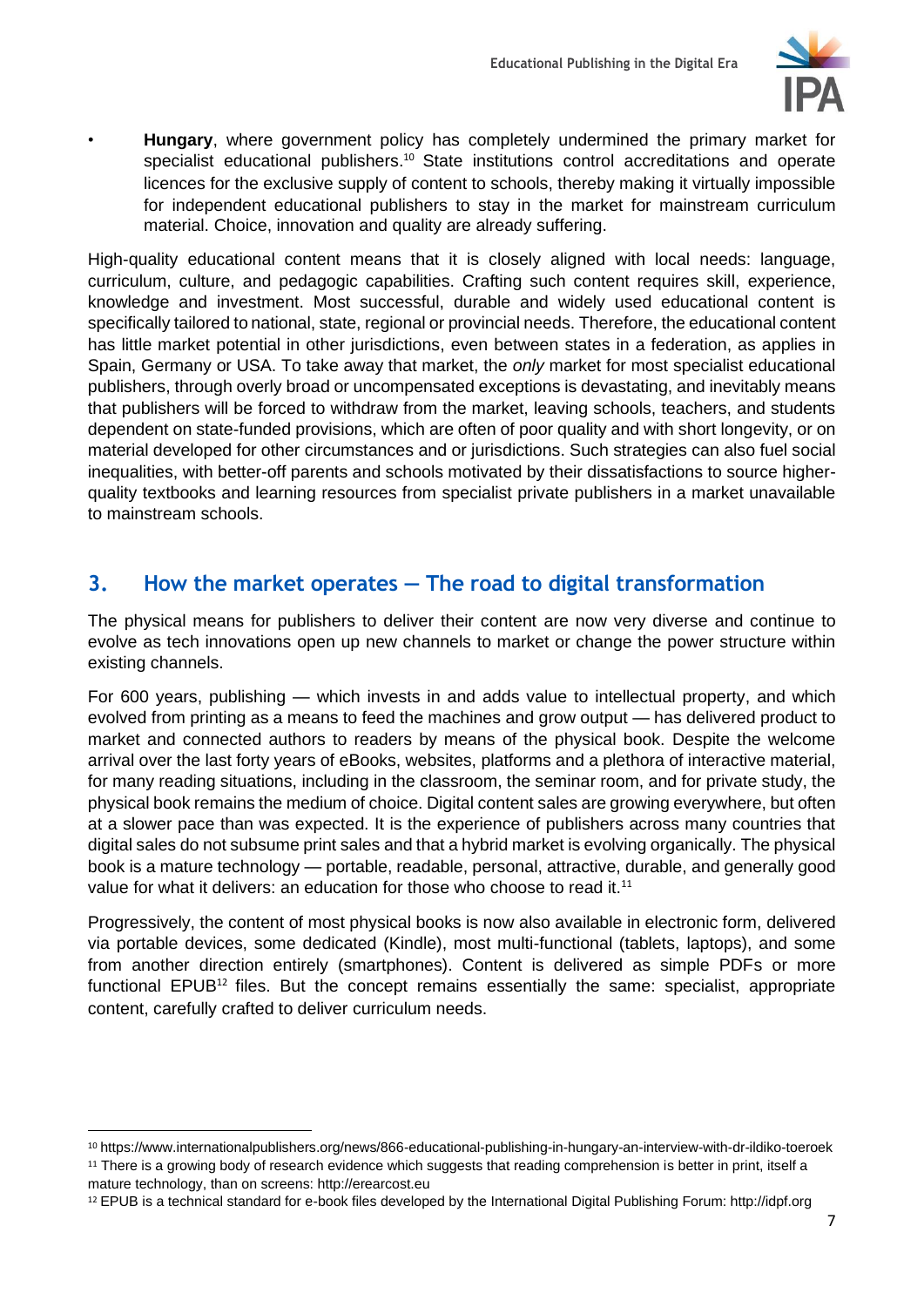

#### **3.1 Publishers and EdTech<sup>13</sup>**

In reality, virtually all educational content is delivered through blended or hybrid technologies, a mixand-match provision of printed textbooks, simple e-textbooks (PDFs or EPUB files), advanced platform-based interactive digital textbooks, and sophisticated learning management systems that may enshrine artificial intelligence and machine learning technologies.

For EdTech to succeed in the classroom, a critical combination of factors is needed: appropriate hardware, operating software, access to the Internet, sufficient bandwidth, digital literacy programmes, teacher training support and — crucially — content that delivers the needs of the curriculum, precisely and completely, 100%. Larger publishers in populous countries often invest in their own platforms, which enshrine both specialist content and learning management systems.<sup>14</sup> EdTech providers based in countries such as Finland, Estonia, Hungary, and Indonesia<sup>15</sup> have also developed platforms that publisher partners in other countries can use to create and deliver their own specialist content.

The next step along the road to digital 'transformation' is delivery via platforms that enable content to be presented in animated, interactive styles, with associated visuals and with links to related content. Several suppliers offer so-called 'white label' platforms that are used by publishers to flow in and adapt their own content in line with local market needs. These platforms are designed to be intuitive, easy to use and navigate by teachers with only lower intermediate digital literacy skills, and they extend the concept of structured material crafted in line with curriculum needs.

The current high-water mark for technology to deliver educational content is in association with an overarching learning management platform. A pervasive example for schools is *Google Classroom*, available via chromebooks and OEMs (Other Equipment Manufacturers). Notwithstanding concerns about Google's seemingly inexorable growth of global market share, combined with worries about data accumulation and treatment, and although Google is careful to point out that technology is only a means to an end and that student engagement comes through the content, this technology enshrines a suite of tools for classroom management that enable different teaching strategies, including active learning and personalised learning, and claims to support collaboration, problem solving, and critical thinking. Developments in AI (artificial intelligence) and ML (machine learning) applications enshrined in such platforms beckon from the future.<sup>16</sup> Google invites 'integrations' to its platform, including content.<sup>17</sup>

ALEKS Corporation,<sup>18</sup> a part of McGraw Hill Education is a leader with 30 years of experience in the creation of Web-based, artificially intelligent, educational software. ALEKS assessment and learning technologies were originally developed by a team of cognitive scientists and software engineers at the University of California, Irvine, with major funding from the National Science Foundation. ALEKS is founded on ground-breaking research in mathematical cognitive science known as Knowledge Space Theory.<sup>19</sup> Through adaptive questioning, ALEKS accurately assesses a student's knowledge

<sup>&</sup>lt;sup>13</sup> EdTech refers to software designed to enhance teacher-led learning in classrooms and improve students' education outcomes.

<sup>&</sup>lt;sup>14</sup> For example: Pearson, [Houghton Mifflin Harcourt,](https://www.hmhco.com/classroom-solutions) [Ernst Klett Verlag,](https://www.klett-gruppe.de/en/business-units/publishing-houses-and-educational-media/) [McGraw Hill](https://www.mheducation.com/).

<sup>15</sup> Finland: [http://cloubi.com;](http://cloubi.com/) Estonia : [https://www.avita.ee/30092;](https://www.avita.ee/30092) Hungary: [https://www.mozaweb.com;](https://www.mozaweb.com/) Indonesia: https://www.pesonaedu.com.

<sup>16</sup> Notwithstanding suggestions that this 'future' is problematic: John Naughton, 'Can the planet really afford the exorbitant power demands of machine learning?' https://www.theguardian.com/commentisfree/2019/nov/16/can-planetafford-exorbitant-power-demands-of-machine-learning

<sup>17</sup> See for example: [https://www.pearson.com/us/about/news-events/news/2019/01/pearson-realize\\_-selected-as-google](https://www.pearson.com/us/about/news-events/news/2019/01/pearson-realize_-selected-as-google-for-education-premier-partne.html)[for-education-premier-partne.html](https://www.pearson.com/us/about/news-events/news/2019/01/pearson-realize_-selected-as-google-for-education-premier-partne.html)

<sup>18</sup> https://www.aleks.com

<sup>19</sup> [https://www.aleks.com/about\\_aleks/knowledge\\_space\\_theory](https://www.aleks.com/about_aleks/knowledge_space_theory)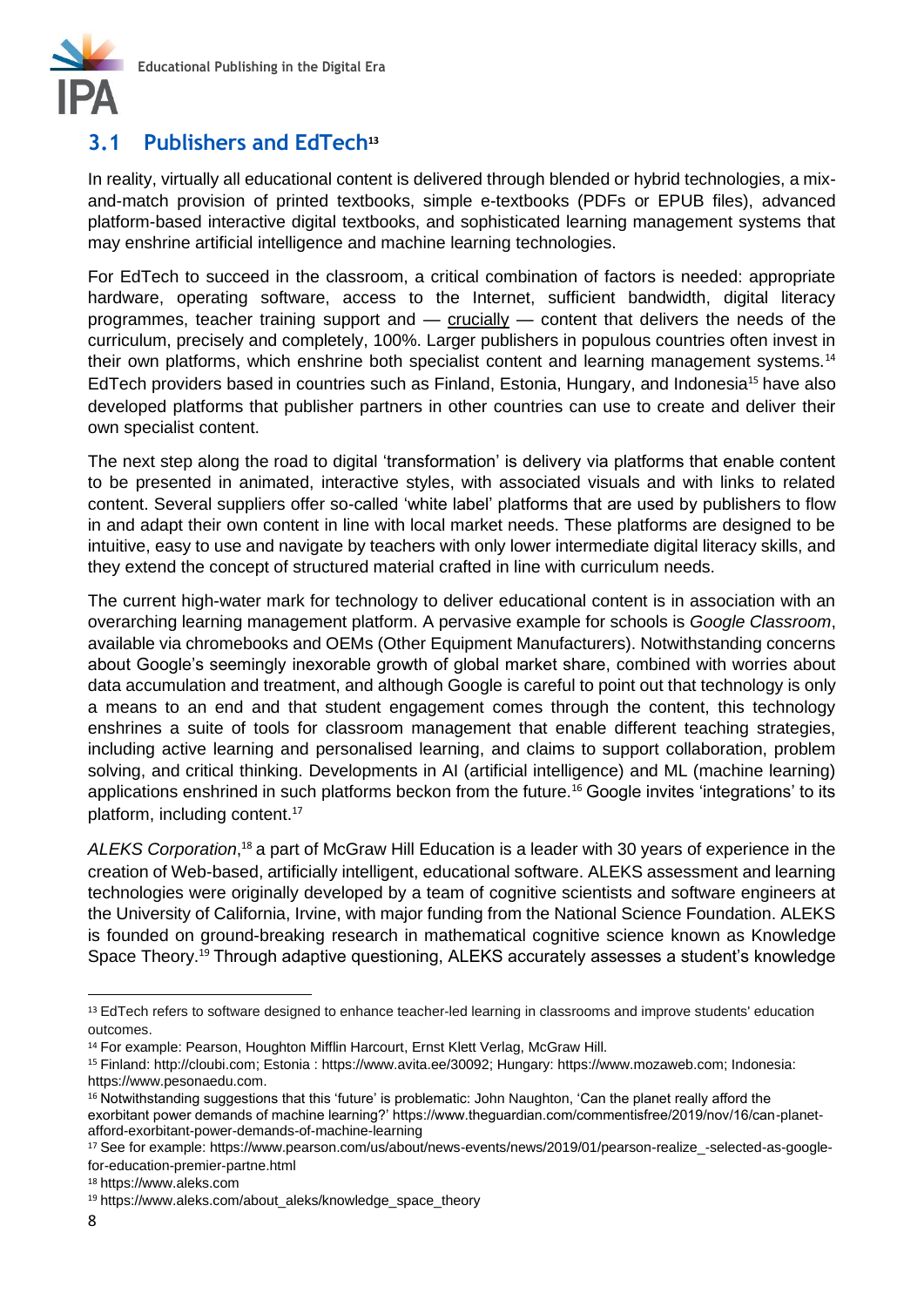

state and then delivers targeted instruction on the exact topics the student is most ready to learn. ALEKS has been used by millions of students in over 100 different mathematics, science, and business courses at thousands of K-12 schools, colleges, and universities throughout the world.

## **4. Channels to market: The demand side**

Publishers and authors not only need the physical means for their carefully crafted content to reach their readers, but also channels to the primary market through which funds can flow back. For K-12 (4-18 year olds) schoolbooks, funding — generally but not universally — involves the investment of public funds, which may be applied on the demand side or the supply side of the primary market. Market characteristics and market diversity will be strongly influenced by the extent of government and legislative interventions.

If public funds are applied on the **demand side**, chances are that a healthy organic market will develop, and specialist educational publishers will compete to deliver a diversity of content resources employing a range of technologies that meet teachers' needs. Generally, funding budgets are allocated to schools under various methodologies, which enable teachers to choose the resources they prefer to deliver the curriculum, either from an open market or from lists approved at national or local level. Procurement may be by schools directly, or via trading intermediaries. Value chains (the flow of funds from users to producers) vary widely between nations. In some countries, governments organise tenders to control costs and manage value. But essentially, these demand-fuelled primary markets are open and publishers are free to invest and engage at their own risk.

Complementary to the primary curriculum market, there is always demand for supplementary reference (such as dictionaries and atlases), and exam revision and practice material, often funded by parents or students themselves. And in most jurisdictions there will be a network of private schools that do not depend on public funding and which can choose their own resources and often their own curriculum. In a national market closed to specialist educational publishers by supply side funding methodologies, these private school and supplementary markets are often the only investment opportunities available for publishers.

# **4.1 Channels to market: Supply side methodologies and funding**

It is not uncommon however for governments to apply public funding to the **supply** (production) **side**. This can take several forms. A state-funded monopoly supplier can be set up with a governmentapproved exclusive licence to supply curriculum resources to schools. Such an arrangement essentially locks out specialist educational publishers, which must then survive on the supplementary markets, choose to withdraw completely, or look to international opportunities. The most recent egregious example of this is in Hungary.<sup>20</sup>

An alternative supply side methodology is the single-text adoption, as for example in Turkey. Publishers there are encouraged to compete for adoption of their materials, but opportunity is restricted, and procurement is usually through tender, forcing down prices. In Africa particularly, this methodology has been common, often funded by aid projects. Over time, indigenous publishers are forced to withdraw from the market. Yet another supply-side strategy is to apply funding to the

<sup>20</sup> <https://www.internationalpublishers.org/news/866-educational-publishing-in-hungary-an-interview-with-dr-ildiko-toeroek>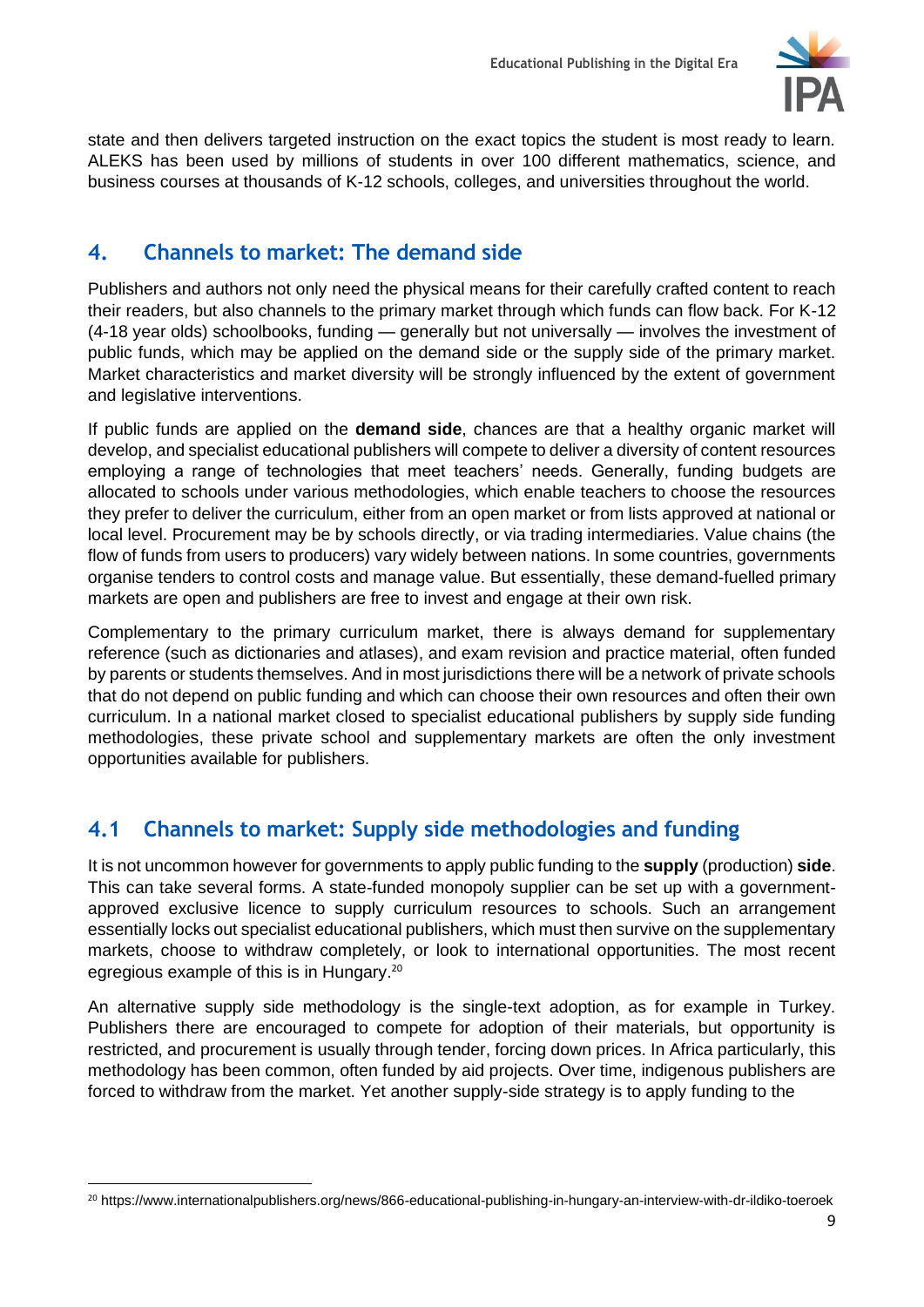

development of OERs, or to the development of a digital platform populated entirely by publicly funded and freely available resources, such as for example the NDLA in Norway (see below, page 15).

All of these supply strategies have potentially the same result that specialist educational publishers, both locally based and internationally active, reduce their investment in the curriculum needs of the country, or withdraw completely. A further twist can come from exceptions for educational use included in national laws. If exceptions are too broadly framed, and specialist educational product crafted for local curriculum needs is interpreted as available for use without permission or remuneration, the market for indigenous publishers will collapse, as has happened in Canada, and as a consequence Canadian schools are increasingly forced to use learning resources produced outside of Canada and without reference to its provinces' curricula or Canada's cultural, linguistic and ethnic mix.

As specialist educational publishers withdraw, and the educational resources available are reduced to those funded directly by public monies, the quality of these resources tends to diminish.<sup>21</sup> The motivation to innovate and compete is absent, and resources become quickly out of date, but with no mechanism left in the market to replace them. *The result is a drought, not a feast of free content*.

#### **5. Across national boundaries**

There are market sectors where educational materials can meet needs and travel across national boundaries. Prominent examples would include:

- International schools teaching the International Baccalaureate, International General Certificates of Secondary Education or Cambridge Assessment qualifications.<sup>22</sup> UK-based publishers in particular are adept at developing quality resources for use in international schools, and they sell their textbooks directly or through local agents. International schools often have the financial resources and capability to experiment with EdTech and the use of digital resources in their classrooms. In emerging markets, they can be the catalyst and the inspiration for the use of technology in the wider local market;
- **Private language schools** teaching second languages,<sup>23</sup> most prominently English, French, Spanish, Chinese, or Arabic. The large global market for English Language Teaching (ELT) in particular, including English as a curriculum subject in schools, is the subject of significant investment and constant development. High-quality resources, usually with a strong digital element, are available almost anywhere. Structured programmes are needed to support progression, and motivational material requires skilled authors;
- **Distance learning colleges** with no physical presence.<sup>24</sup> If publishers of high-quality content are to be motivated to license their material for distance learning uses, they need to be reassured that users will be connected via secure networks. The licence will be with the parent institution, which is expected to operate as a trusted partner exercising stewardship over quality material;

<sup>21</sup> See for example:<https://www.bridgeinternationalacademies.com/literacy-and-learning/>

<sup>&</sup>lt;sup>22</sup> For examples see: [https://www.tes.com/school-directory/international-school-groups\](https://www.tes.com/school-directory/international-school-groups)

<sup>&</sup>lt;sup>23</sup> For a directory of language schools see: [https://www.eurolingua.com/publications/english-interest/1633-international](https://www.eurolingua.com/publications/english-interest/1633-international-language-school-directory)[language-school-directory](https://www.eurolingua.com/publications/english-interest/1633-international-language-school-directory)

<sup>24</sup> For examples see:<https://www.distancelearningportal.com/>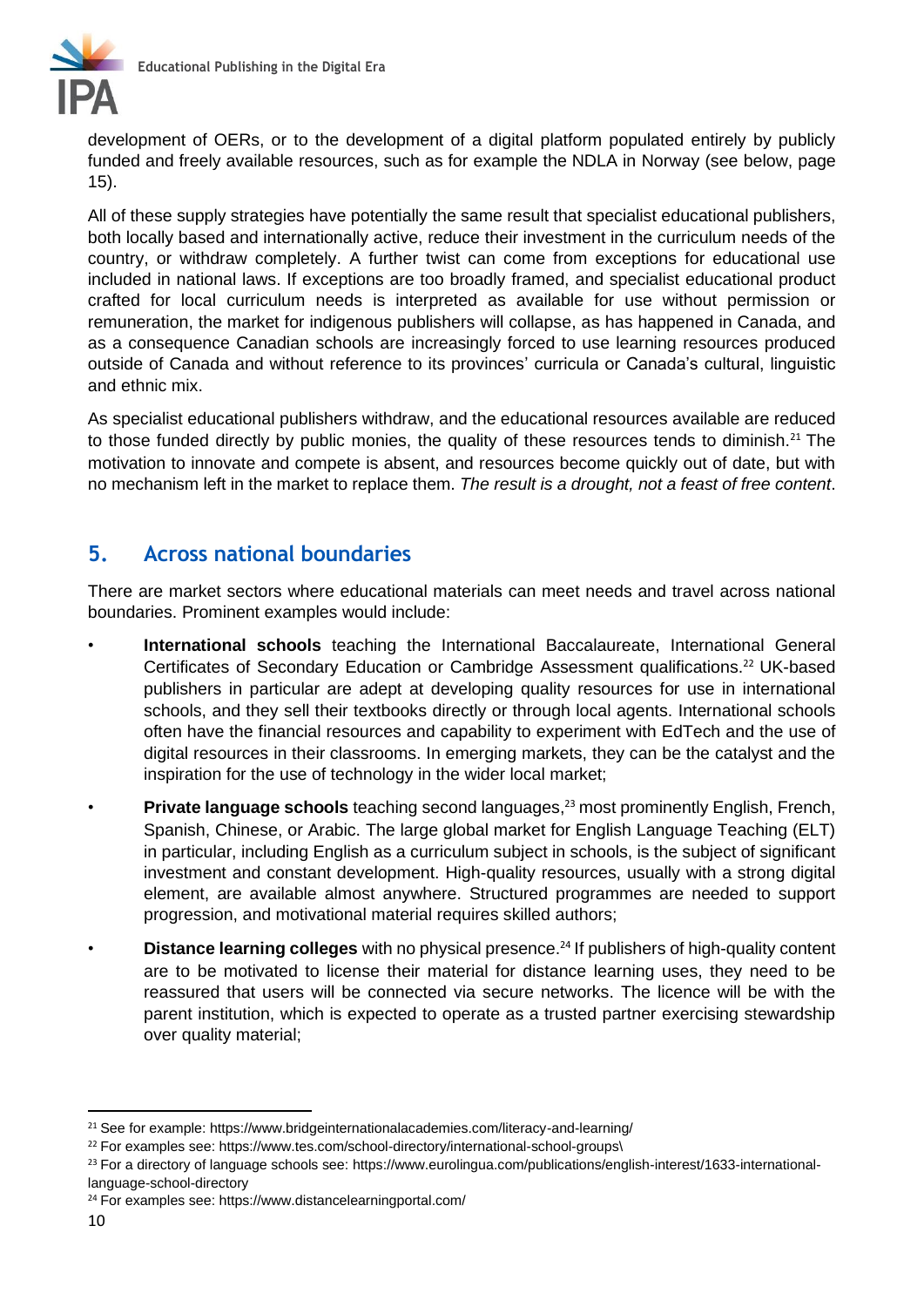

• **Nationally based institutions with campuses in other countries**. <sup>25</sup> In such cases, publishers license via reputable parent institutions and with trusted preferred partners that they are satisfied have the required technology and digital rights management capability. Licences will empower these trusted partners to deliver content into campuses in other countries, so usually it will not be the publishers themselves that license these campuses separately and directly.

All these markets still need specialist educational content, delivered into classrooms through channels that support commerce and the value chain. Only diverse and healthy markets that respect copyright can expect to benefit from such provisions. Publishers have little incentive to enable licensed access to their material in markets and territories that contain threats from appropriation, infringing uses, downstream leakage, or outright piracy of their content.

It is to be expected, however, that actors in these markets will search for economies of scale, and there are positive examples of public procurement on behalf of an entire sector from a diversity of potential content suppliers. Such arrangements can be sustainable and deliver value for public funds on the basis that the arrangement is fair and not punitive to rightsholders.

Conversely, publishers with international networks and connections, which often favour those publishing in English, will look for economies of scale with content that has potential in a range of national markets. These publishers invest in a core concept that is adapted to local needs for local delivery in different markets, often with a package of support for teachers who are using the programme. Here are two successful cases:

- *1. Oxford Reading Buddy*, <sup>26</sup> published by Oxford University Press is a good example of how a publisher with a global footprint can deliver investment and expertise to the benefit of local needs. This is a 'digital first' programme with complementary blended (print) elements available. It has been adapted for delivery in both 'native speaker' and 'English as a second language' versions aligned with the needs of the curricula in UK, South Africa, Australia, Malaysia, India, Pakistan, and China, and for international schools in territories such as the Middle East and Latin America. Built around a common set of levels, it uses different content libraries to suit local circumstances, and critical factors such as the pace of progression are taken into account. The programme seeks to use technology in ways that add value to the student experience. For markets in China and South Africa, delivery can be via smartphones, perhaps the most effective technology for reaching the hard-to-reach. Users also benefit from the support elements available from a well-structured international programme committed to high-quality content, including support for teachers in the use of the technology.
- 2. Marshall Cavendish Education<sup>27</sup> produces resources in Singapore or Hong Kong inspired by the successful curriculum development programmes in Singapore that are in demand around the world. Working with partners and through many instances of good collaborative efforts, their content is in demand in over 70 countries, their authors and illustrators are paid their dues and are recognised for their work and effort because of a robust publishing and licensing system. Digital content is delivered using a variety of models, including subscriptions on a yearly basis or on a one-time basis. In the Philippines, where schools are unable to afford the pricing of the contents as sold in Singapore, they have trimmed the contents and deposited these in local servers and

<sup>25</sup> For a full listing see:<http://cbert.org/>

<sup>26</sup> https://global.oup.com/education/content/primary/series/oxford-reading-buddy/?region=international

<sup>27</sup> https://www.mceducation.com/mce-intl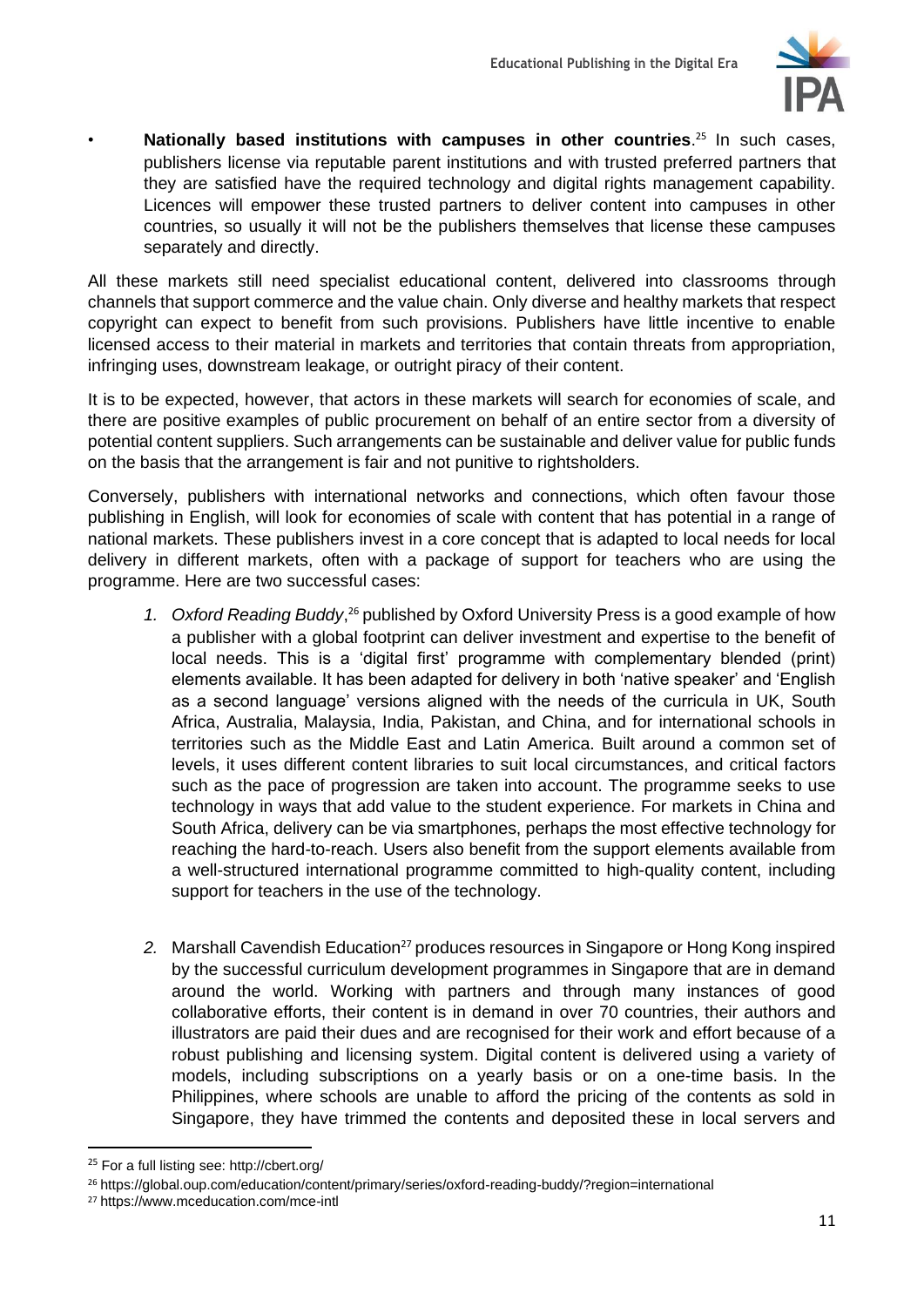

made them available to schools at a lower price. In Indonesia, $^{28}$  they have licensed their Learning Management System (LMS) to schools through a local partner. Marshall Cavendish Education has also sold printed books in many countries, often adapted to local needs and published with local partners, or licensed to partners for publication in other languages, including Arabic, French, Hebrew, Bahasa Indonesia, as well as for markets in Mauritius, China, and Sweden. They have sold into India, and are working to license material to a partner in Pakistan.

## **6. Channels to digital markets**

Models that channel funds for digital content are constantly evolving in response to market challenges. The larger specialist educational publishers, especially those publishing in English with branches in international markets, have invested heavily in proprietary platforms, which silo their own content along with added-value learning and data management tools. The challenge now for schools is to manage the diversity of these platforms, each potentially requiring a separate sign-on; and for each platform to respect the legal protections required of learning analytics data. The response has been to set up collaborations that enable a single sign-on service — for example the initiatives in the Netherlands and Italy described below — and has led some publishers to explore delivering their content via platforms with a pervasive presence of their own branded content in the channel. Conversely, there is also evidence that some schools are choosing to retreat from the complexities of managing platforms, especially when budgets are tight, while still using digital content in simpler formats (PDFs and EPUB).

In the **Netherlands**, complexities in the digital content supply chain deriving from multiple approvals and differing processes for integrating content into school systems were causing delays and disruptions in 2017. This led to a joint program bringing together both public (the councils of Primary and Secondary Education, supported by the Ministry of Education) and private stakeholders who were represented, amongst others, by the Dutch Association of Educational Publishers (GEU). Their common goal was to establish a 'reliable and secure educational content chain'. The result was a clearly defined content supply chain, binding agreements and standard testing. And by the start of school year 2018/2019, there were barely any problems. Over time, the program will be further improved and simplified to ensure sustainable seamless delivery. Working closely with government officials, common resources and tools were developed through successful public-private partnerships, for example Basispoort,<sup>29</sup> a centralised single sign-on platform that automates access to multiple publishers. With this oversight in place, all parties can work together to resolve potential issues very quickly. The curriculum can now be delivered smoothly. Everyone wins, especially the students.

In **Italy**, all textbooks eligible for adoption for primary and secondary schools must have digital integrations. There are three types of eligible product: (i) print textbooks with digital integrations; (ii) blended products (print textbooks + digital textbooks + additional digital contents and tools); (iii) digital textbooks with integrated multimedia, interactive content and tools. Licences for digital resources are granted directly by publishers. Classroom usage of digital integrations is usually licensed to teachers as part of the adopted package. Licences to students for usage of digital learning materials usually have a cross-border scope. Students are able to access the digital resource in the classroom, at home or anywhere from their computer or other personal devices through the Internet.

<sup>28</sup> <https://nuadu.com/en/partners>

<sup>29</sup> <https://www.basispoort.nl/login/leerkracht/>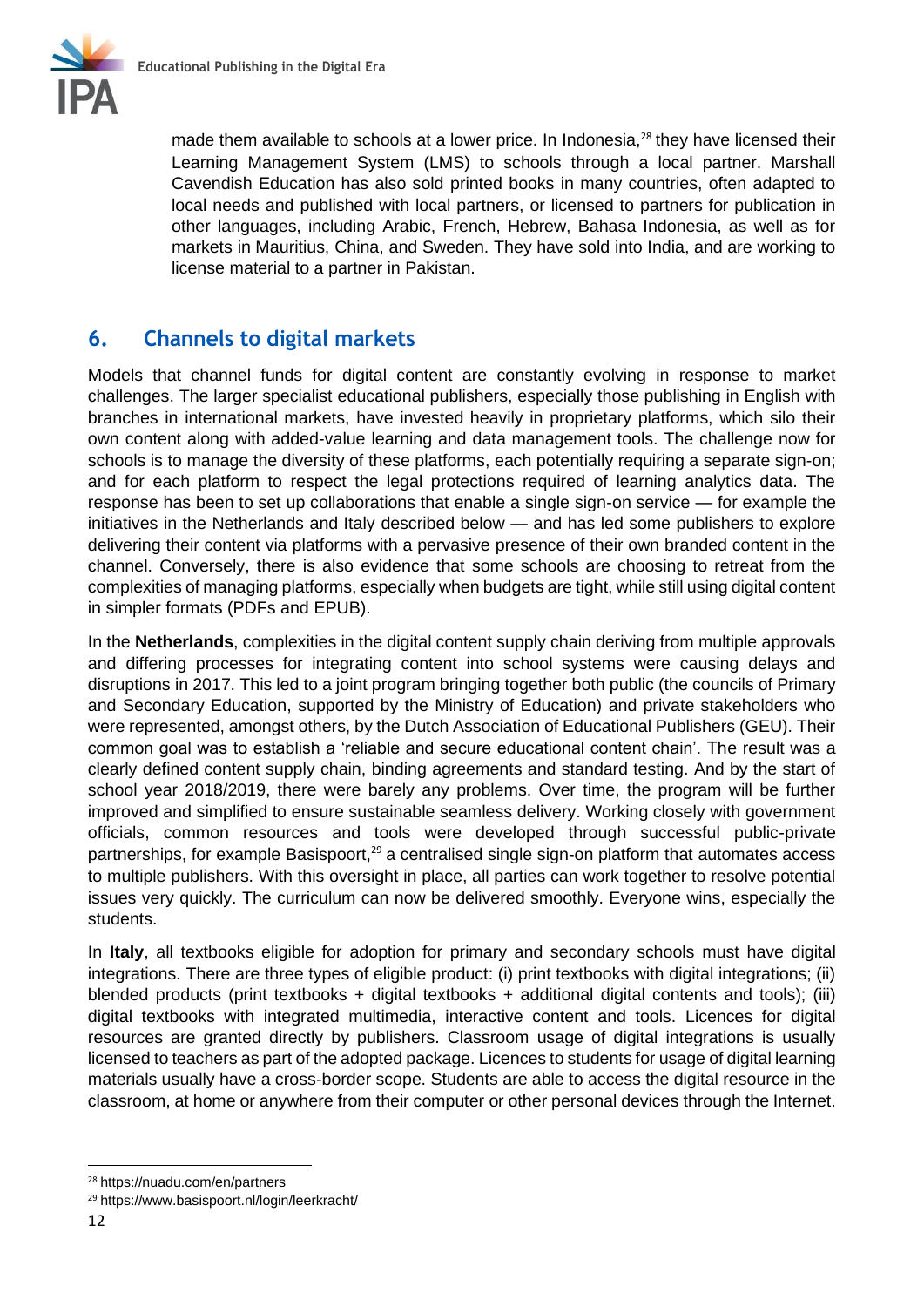

*Zaino Digitale<sup>30</sup>* was launched in September 2017 and has been fully operational ever since. It is an online service promoted by the Italian Publishers Association (AIE) to optimise access to digital educational resources made available in the market by Italian publishers joining the initiative. It provides families, students, and teachers with a single gateway to the digital contents (eBooks and supplementary resources) available on individual publisher's platforms. The technological infrastructure is based on a single sign-on solution and open and interoperable standards. The project is compliant with the new European regulation on data protection. Currently 16 educational publishers (81 imprints) have joined the service, representing more than 80% of the Italian educational market.

There are also examples in Brazil of competing publishers collaborating successfully to establish a collective channel that can deliver a mix-and-match/slice-and-dice combination of curated content, often at chapter level, from a single source of supply. Examples include:

- Pasta do Professor involving 30 publishers and catering for hundreds of thousands of university students;
- Minha Biblioteca, with 20 publishers delivering distance e-learning material for 2.6 million students.

# **7. Digital strategies and investment in EdTech**

In many countries, digital resources are used extensively in classrooms, but rarely exclusively. The variance in practice is very wide and does not align with GDP or population. Virtually every country, every nation, region, state or province is investing in digital technology to assist learning in their public sector institutions. The variety and diversity of EdTech projects is impressive, but also curiously inconclusive. There is little compelling evidence that mere availability of devices and connectivity alone makes a positive impact on student learning (as opposed to say motivation, flexibility or variety of learning experience). Some jurisdictions such as South Korea<sup>31</sup> have attempted to go 'all in' on digital, only to scale back later, while others have taken their time to evolve a strategy, such as in Germany. Progress with 'the digital transition' does not map onto population density, GDP, available resources, favoured devices, or pedagogical traditions. The Center for Educational Innovations database lists 782 EdTech programmes.<sup>32</sup> Which ones matter? Which will prove sustainable, and scaleable?

Digital resources offer students clear incentives for motivational benefits and richness of experience, while compelling proof that digital brings a learning advantage remains elusive. There is no 'one size fits all' when it comes to formats for quality educational content, and the enormous variety and diversity of digital EdTech solutions is also its strength. Case studies can be found in the UNESCO ICT in Education prize, where 2018 winners were *ThingLink* and *Can't Wait to Learn*. The 2019 prize is on the theme: the use of AI to innovate education, teaching and learning.

*ThingLink<sup>33</sup>* from Finland is an innovative and affordable digital tool, which helps to foster learning experiences, including learners with disabilities or limited ability for expression. The Web tool and the app allows teachers and students to easily enhance visual media with text, voice, photos, videos and 360-degree images, with a view to increasing knowledge sharing and learning engagement. It

<sup>30</sup> 'Digital backpack', www.zainodigitale.it

<sup>31</sup> See:<https://blogs.worldbank.org/edutech/e-learning-in-korea-in-2011-and-beyond>

<sup>32</sup> https://educationinnovations.org/programs

<sup>33</sup> https://www.thinglink.com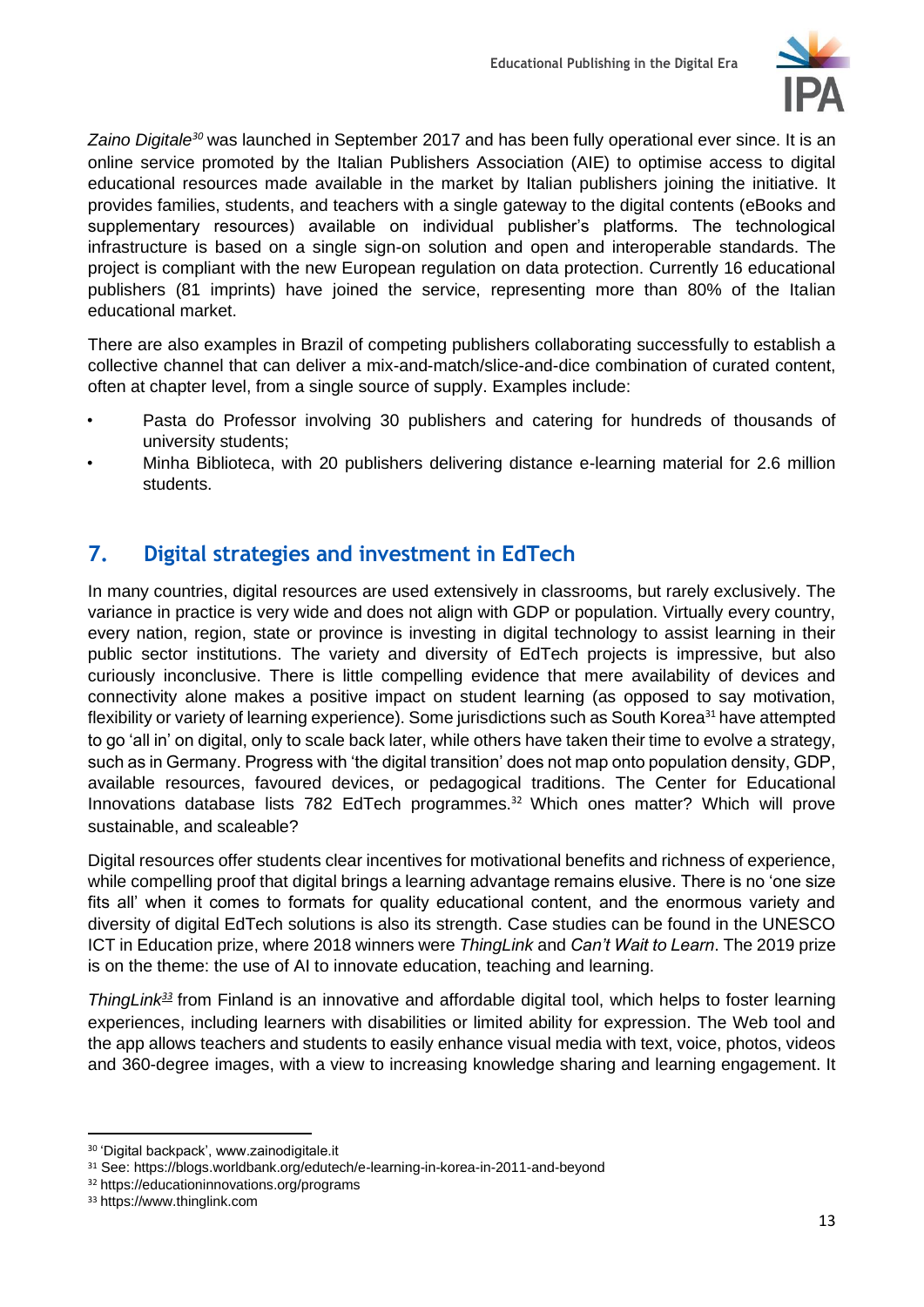

supports various learning styles that help to customise lessons to meet learners' individual needs, and *ThingLink* provides a new way for documenting cultural heritage using local languages.

The *Can't Wait to Learn<sup>34</sup>* programme, developed and implemented by a broad coalition of partners led by War Child Holland, addresses the needs of the 32 million children who miss out on an education through living in conflict zones. The programme provides a fast, effective and value-formoney solution, including an offline application that enables children to learn through playing educational games on tablet computers. Input from children informs the design of the games. All content is based on national curricula and includes both literacy and numeracy modules. The programme currently operates in Sudan, Jordan, Lebanon and Uganda. The educational content is available in Arabic and English, and games in French will be developed.

For EdTech to enhance student learning, a critical combination of factors is likely to need to be in place. Fall down on one, and investments in the rest are at risk of being unproductive in terms of raising standards. These factors are (at least):

- Access to electricity:
- Secure storage and availability of robust and appropriate devices;
- Teachers trained in how to use the devices for pedagogical purposes;
- An appropriate standard of digital literacy among teachers and students;
- Access to the Internet;
- Sufficient bandwidth to enable the technology employed; and
- Access to carefully crafted professional content that meets the needs of the curriculum, assessment needs, local language and culture, in line with social norms.

This last requirement is a universal, is independent of the medium of delivery, and is the reason why publishers need to be trusted partners in the delivery of successful outcomes from investments in EdTech, and why provision needs to be made to fund procurement of carefully crafted content.

Strategies vary considerably between countries. In **Eastern Europe**, for example, there is a strong rising tide in most countries often supported by EU funding to make effective use of interactive digital resources. But digitisation still needs an effective *implementation* model to deliver the benefits, and mere availability of hardware and the Internet is not enough. Attractive content that supports all required standards, offers complete compliance with diverse curriculum goals, delivers 100% of the content needs in different countries and different languages, and still offers total commitment to quality, is essential. Even then, close support for teachers through teacher training is needed to deliver secure outcomes.

The government of Denmark invested DK500m (€65 m) in a digital initiative that ran for five years from 2012<sup>35</sup> by way of a subsidy for schools to purchase resources. An evaluation of outcomes is still in hand, but a commercially funded survey of teachers and principals in Danish schools<sup>36</sup> involving 6,000 respondents concluded that 36% of Danish teachers are now primarily using digital teaching materials, 49% believe digital materials prepare students in a better way, 63% perceive digital material to be more up to date, and 62% have participated in digital skills development. However, 43% of these teachers and principals experienced infrastructure barriers to using digital material effectively, only 31% of schools had a digital strategy to improve the IT-didactic skills of students, and 42% of respondents did not know if their school even had a strategy. Interestingly,

<sup>34</sup> <https://www.warchildholland.org/projects/cwtl/>

<sup>35</sup> [http://www.eun.org/documents/411753/839549/Country+Report+Denmark+2017.pdf/7a0b9045-cd44-4831-875a](http://www.eun.org/documents/411753/839549/Country+Report+Denmark+2017.pdf/7a0b9045-cd44-4831-875a-e42306beeefe)[e42306beeefe](http://www.eun.org/documents/411753/839549/Country+Report+Denmark+2017.pdf/7a0b9045-cd44-4831-875a-e42306beeefe)

<sup>36</sup> [Digitisation in Danish Schools 2019.](https://www.clio.me/wp-content/uploads/2019/08/dk-market-research-2019-main-conclusions-_report_-.pdf?utm_source=DK_BrandSite&utm_medium=Blog&utm_campaign=Dk+Market+Research+2019)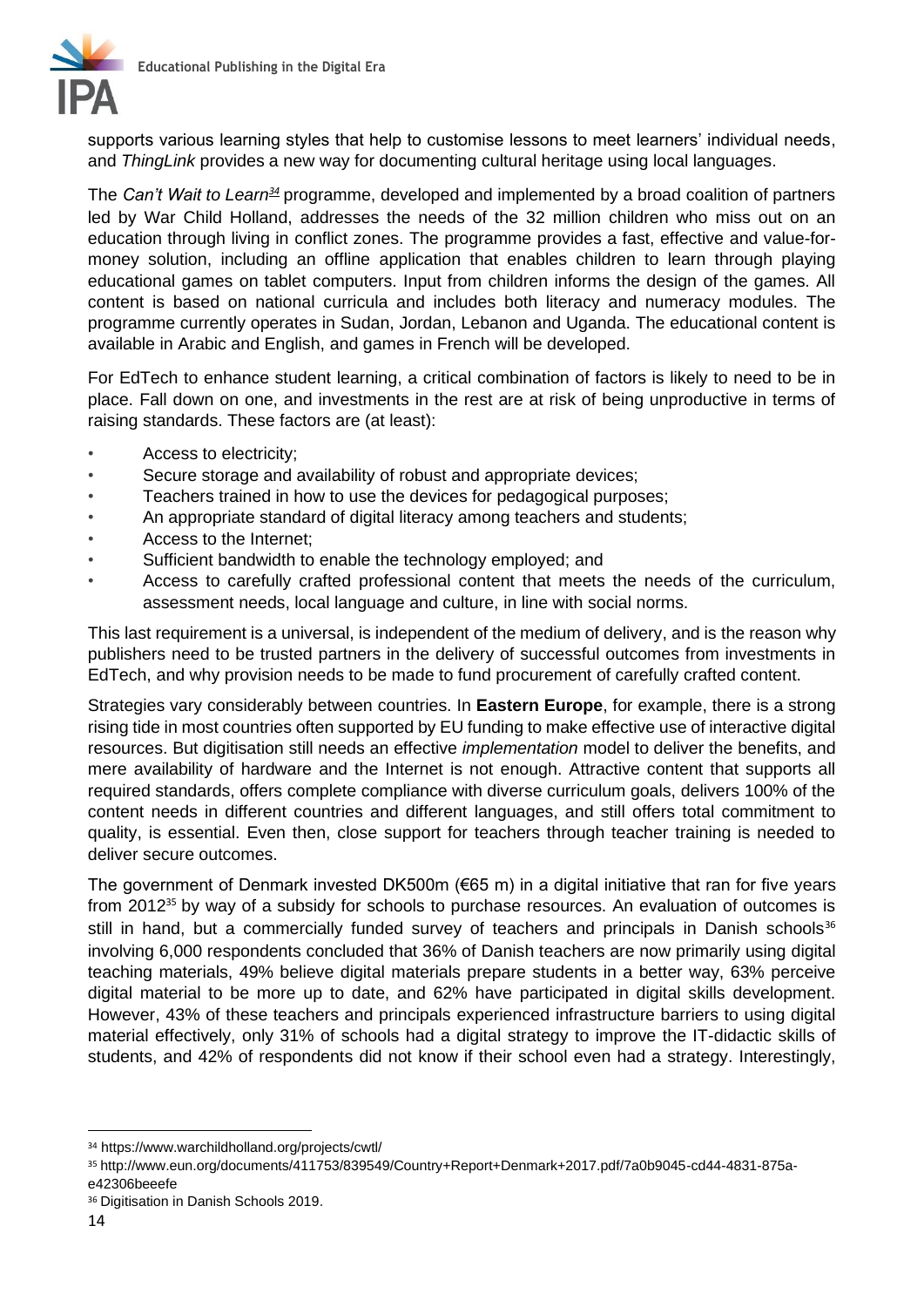

book sales have not declined during the subsidy period of the programme, so it seems that the technologies may be complementary not substitutional.

Over the last 10 years, **Norway** has operated a National Digital Learning Arena (NDLA),<sup>37</sup> which is a production and purchase enterprise for freely available digital resources, publicly funded through local municipalities. NDLA has completely dominated the Norwegian market for digital learning for secondary schools and is planning to extend into primary. Of late, however, NDLA has come in for criticism and is subject to considerable debate over how it will continue. Meanwhile, the government has established a public grant scheme known as 'technological school bag'<sup>38</sup> with a budget equivalent to €45m over five years to fund municipal purchases from specialist local educational publishers.

The Ministry of Education and Research in **Estonia**, well known as a state for progressive use of digital technologies, has been running a pilot project<sup>39</sup> to procure digital textbook and learning environment licences for Grades 1-9, which is continuing for a further two, potentially three, years after a successful evaluation. The tender for the second year was won by two platforms, opiq.ee $40$ and foxacademy.com<sup>41</sup>. Opiq.ee is a single learning platform that offers digital textbooks from several publishers at once, enabling teachers to use content under one licence for all subjects and all grades. The Ministry pays a licence fee to the provider which, after taking a commission, shares the rest with the rightsholders according to usage. The platform also provides publishers with usage statistics and shares some learning analytics data with the Ministry. The aim is to return to a normal organic market, where the school makes the order for licences, not the state. Again, sales of 'traditional' print textbooks have held up during the trial. The preference seems to be for textbooks in both printed and digital versions.

**Serbia** has launched a '10,000 digital classrooms' project,<sup>42</sup> involving all classrooms in 1st and 2nd Grades and many in 5th Grade. A network of over 600 digital ambassadors has been established, and 40% of teachers have attended training events. High-quality digital content derives from licences paid to publishers. The market is funded by an allocation of €150/ teacher/year.

# **8. Market conditions — What is needed**

To deliver on their mission of bringing appropriate, carefully crafted, and curated content to readers, pupils, students and their teachers, publishers need both the physical means to deliver their content, and, as already mentioned, a channel to market through which funds can flow back to the investor, the publisher. Authors and publishers also need a legal framework within nation states and across borders that respects both the Berne Convention's 3-Step Test<sup>43</sup> and the rights of publishers and their authors to make available and sell their content in return for fair and secure remuneration, without fear of appropriation through legislation, or of infringing uses going unaddressed.

The 3-Step Test defines the context for possible exceptions to the author's exclusive right of reproduction for literary and artistic works under Article 9(2) of the Berne Convention. The Test for possible exceptions requires that: *'It shall be a matter for legislation in the countries [that are signatories to the Convention] to permit the reproduction of such works in certain special cases,* 

<sup>37</sup> <https://om.ndla.no/about-ndla/>

<sup>38</sup> <https://norwaytoday.info/education/promises-nok-450-million-towards-tech-school-bag/>

<sup>39</sup> <https://investinestonia.com/digital-development-a-priority-for-upcoming-school-year-in-estonia/>

<sup>40</sup> https://www.opiq.ee/

<sup>41</sup> http://foxacademy.com/

<sup>42</sup> <https://www.srbija.gov.rs/vest/en/141773/serbia-to-invest-in-education-creativity.php>

<sup>43</sup> [https://www.wipo.int/treaties/en/ip/berne/summary\\_berne.html](https://www.wipo.int/treaties/en/ip/berne/summary_berne.html)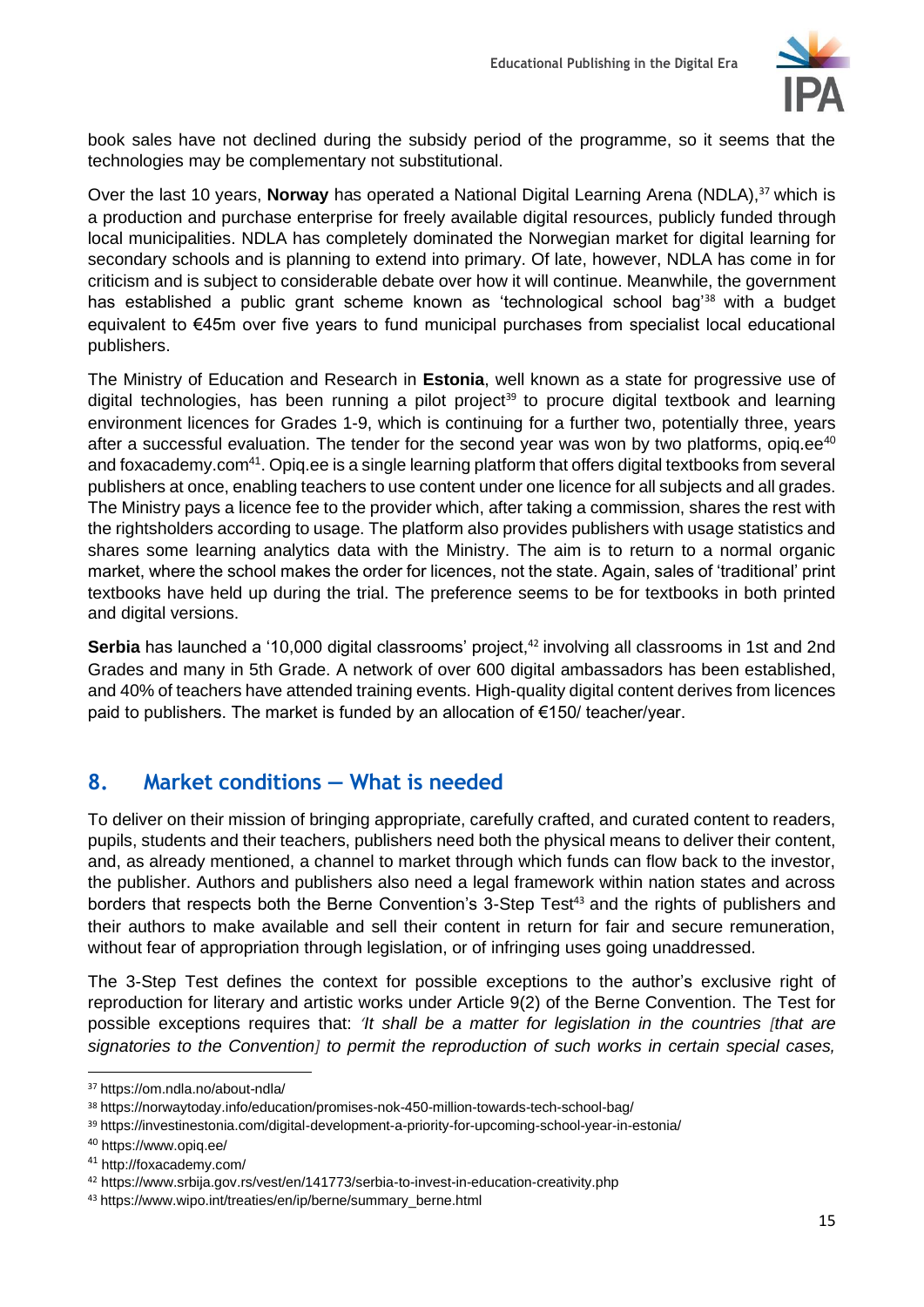

*provided that such reproduction does not conflict with a normal exploitation of the work and does not unreasonably prejudice the legitimate interests of the author. '*

Since high-quality educational content has always been crafted and curated to align closely with the precise curriculum needs of local markets, publishers argue strongly that exceptions aiming to legitimise reproduction of such works conflict with the Test in that they clearly do 'interfere with normal exploitation' (the second step of the Test) of works intended for a focused market and in consequence are 'unreasonably prejudicial' (the third step of the Test) to the interests of specialist educational publishers and their authors.

In the absence of such a secure national legal framework, publishers cannot operate successfully and must look to opportunities elsewhere. The DSM Copyright Directive that passed into EU law in May 2019 and is now in the process of implementation into the national laws of the 28 EU member states delivers such a framework in that it aims to provide for a high level of protection for rightsholders, facilitate the clearance of rights and create a framework in which exploitation of works and other protected subject matter can take place.<sup>44</sup>

#### **9. Collective licensing solutions**

Collective licensing solutions are an essential *complement* to the investments of specialist educational publishers in the primary market for learning materials which are closely adapted to the needs of the curriculum and local teachers. Given the inevitable diversity of needs, the primary market and the funding available cannot meet all the needs of all the teachers and all their students all of the time, so licensed use of excerpts from copyright-protected material from a variety of primary sources will still be required to illustrate particular points, or to compile reading lists, course packs, and appropriate background material. The process of clearing these many permissions is potentially burdensome on both rightsholders and on users, so an efficient and effective collective licensing service is beneficial to all actors in an orderly market and serves to complement and complete the solutions available from primary providers.

*Collective solutions* managed by CMOs<sup>45</sup> potentially also have a necessary role to play in enabling effective use of progressive artificial intelligence and machine learning technologies that draw on rich content repositories for pedagogical and assessment applications. The item banks of individual publishers though valuable are unlikely to be sufficient, and a proliferation of item-level transactional licences will become too burdensome to be effective. Collective solutions with associated new business models that distribute remuneration fairly according to use are needed to manage and curate the re-use rights that will populate such repositories. For these progressive solutions to operate however, an open, fair, and legally secure marketplace that respects intellectual property rights and restricts infringing uses is the key to delivering the choice, innovation, and partnerships that will fuel these powerful new technologies and deliver the prospect of better learning outcomes.

<sup>44</sup> https://eur-lex.europa.eu/eli/dir/2019/790/oj?eliuri=eli:dir:2019:790:oj

<sup>45</sup> See Olav Stokkmo, The Role of Collective Licensing, International Publishers Association, Geneva, 2019:

https://www.internationalpublishers.org/images/aa-content/ipa-reports/Licensing\_practices\_2019-20/Olav\_Stokkmo\_- \_The\_Role\_of\_Collective\_Licensing.pdf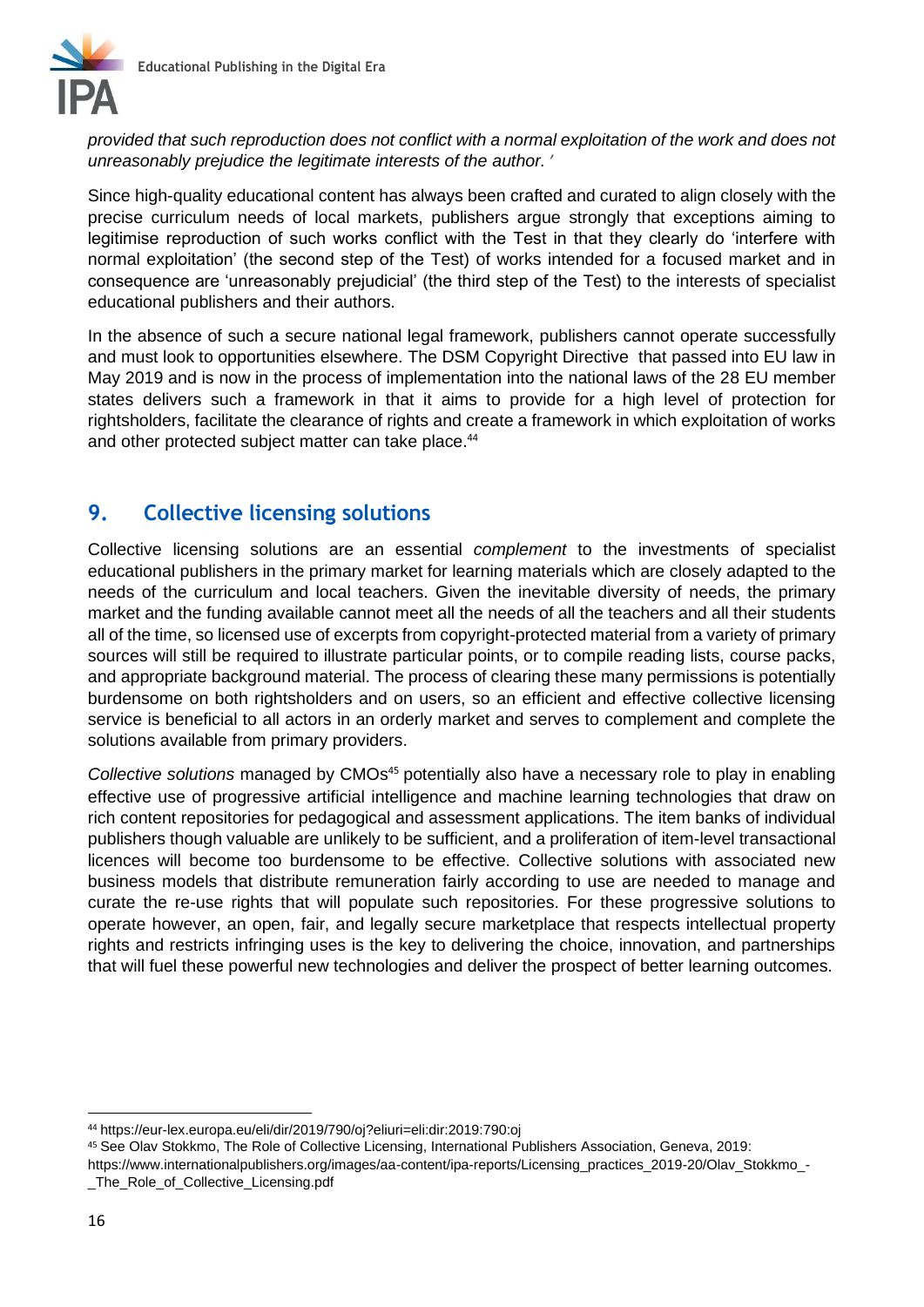

#### **10. Conclusion**

Specialist educational publishers are an essential element in any dynamic modern education system. Seeking to work in collaboration with policymakers, government agencies, teachers, and authors, publishers invest in resources that stimulate learning and support the teachers who deliver local curricula in classrooms. Any successful education system involves catering for a great diversity of needs, and educational publishers are experts at deriving and adapting solutions to meet those needs. They offer blended solutions using formats appropriate to the way that teachers want to teach. Publishers will use educational technologies as appropriate, in line with funding, policy guidelines and pedagogical capabilities and, in doing so, they offer hybrid choices employing all available formats. They work with what works, not just with any preferred technology. Publishers support teachers where policymakers and government agencies leave off. They stand for choice, diversity, innovation, local solutions for local needs, and collaboration with all the other actors on the educational stage.

To make these investments, however, publishers need a secure national legal framework in which to operate — one that respects copyright, creators' rights, and publishers' rights. This paper gives some examples of successful collaborations that deliver balanced solutions benefitting learners, teachers, and society. Publishers seek the freedom and the opportunity to exploit, at their own risk, their own and their authors' exclusive rights in markets where funding is available, preferably on the demand side, and where market channels enable these funds to flow. With primary provision in place to meet core curriculum needs, there is scope for additional provision from open source material and from collective licensing solutions to provide access to extracts from copyright material that is not burdensome either to users or rights owners. This secondary market enabled by copyright management organisations complements and completes the primary market enabled by publishers themselves. A secure, balanced collaboration between authors, publishers, teachers, CMOs and technology providers can deliver a synergetic, sustainable, progressive, and scaleable landscape of resource provision to support learners, teachers, policymakers and governments. Effective education works through local delivery, supported by diverse but appropriate resources, developed through productive collaborations.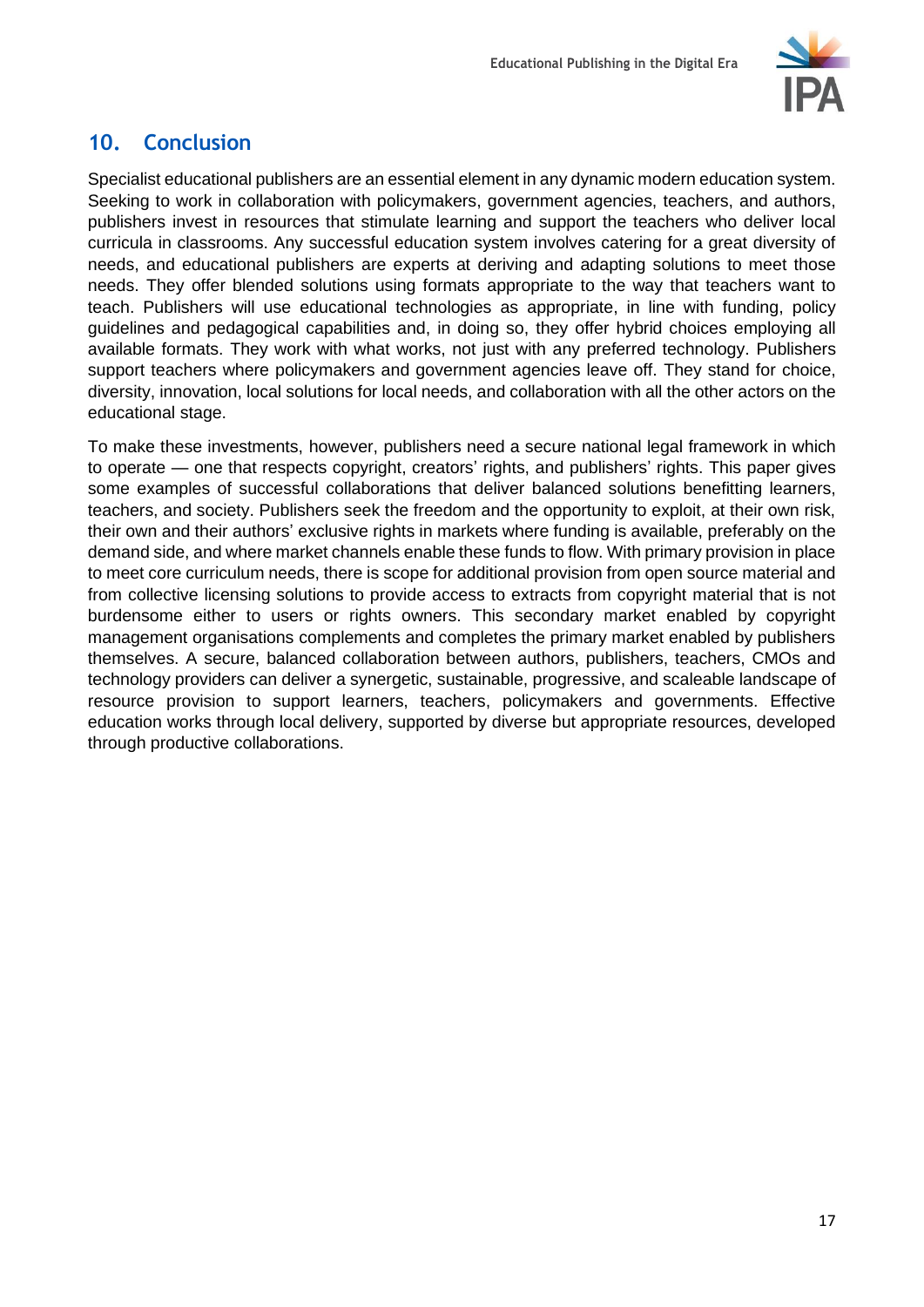



#### **Graham Taylor**

Graham Taylor has been a publisher since 1973, working in senior positions for UK-based groups including Heinemann, Longman, Nelson and Collins, with extensive experience of international and developing markets. In 2001 he joined the UK Publishers Association as Director of Educational, Academic and Professional Publishing, just in time to engage with the intense debate around the future of educational and scholarly publishing as the impact of digital technology accelerated and the Internet hit its stride. Graham has been Chair of Publishers' Licensing Services and served on the boards of PLS and Copyright Licensing Agency for 13 years. He was the founding Chair of the IPA's Educational Publishers Forum, a unique collaboration between international educational publishers, which he continues enthusiastically to support. Graham left the Publishers Associationin 2013 to operate as an independent consultant.